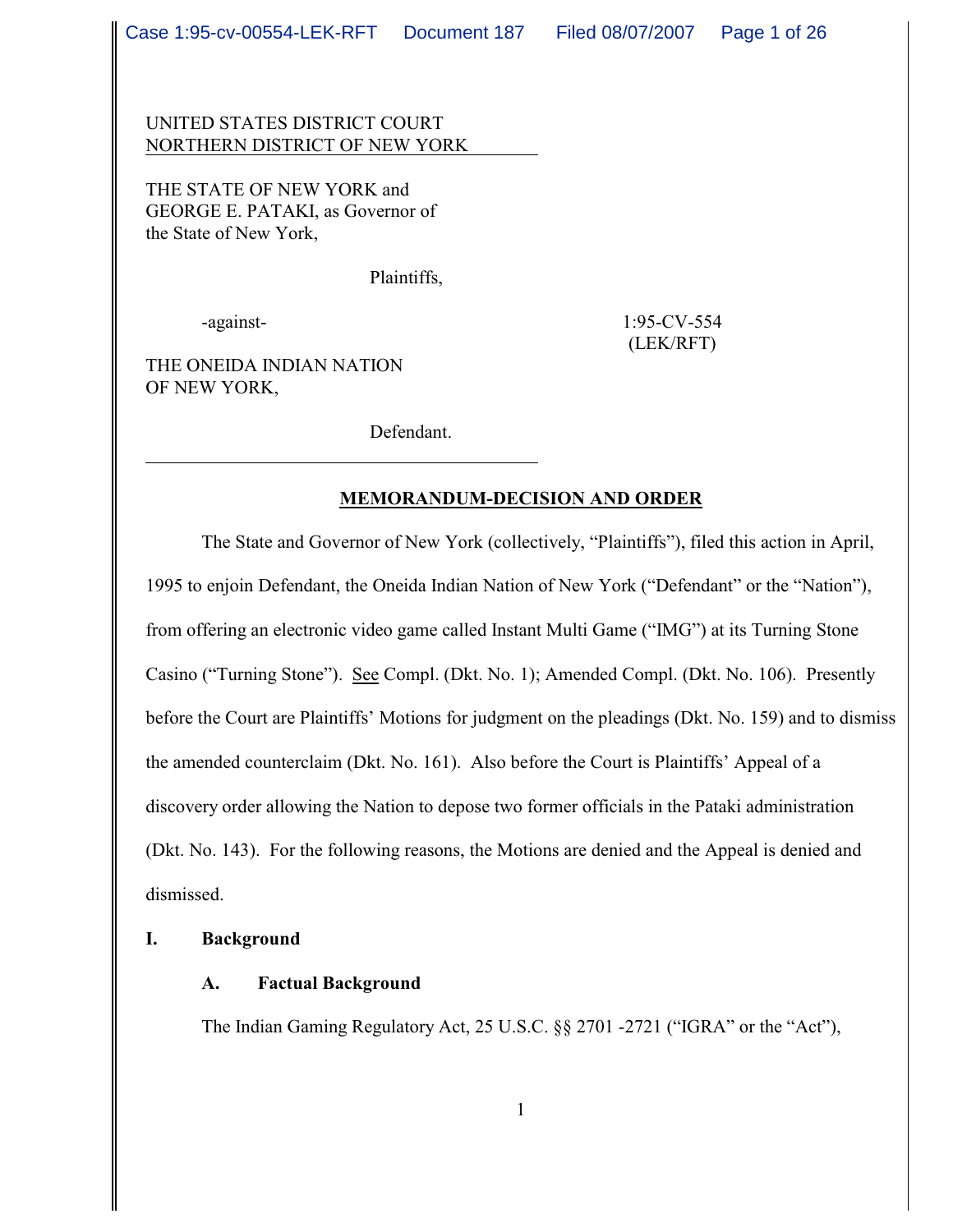establishes a regulatory framework for Indian gaming. The Act establishes three categories of Indian gaming: Class I encompasses social games for prizes of minimal value or traditional forms of Indian gaming; Class II includes high-stakes bingo and certain card games; and Class III, which includes all other forms of gaming, including casino-type gaming, not already defined as Class I or Class II gaming. See 25 U.S.C. § 2703. Class III gaming activities are lawful on Indian lands if they are "conducted in conformance with a Tribal-State compact entered into by the Indian tribe and the State under paragraph (3) that is in effect." 25 U.S.C.  $\S 2710(d)(1)(C)$ . Under the Act, a state and an Indian tribe may enter into a compact governing gaming activities on Indian land; the compact only takes effect when notice of approval by the United States Secretary of the Interior is published in the Federal Register. 25 U.S.C. § 2710(d)(3)(B).

In April, 1993, the State of New York (the "State") and the Nation entered into a compact, pursuant to the IGRA, governing Class III gaming on the Nation's lands (the "Compact"). Amended Compl. (Dkt. No. 106) at  $\P$  14. The Assistant Secretary for Indian Affairs approved the Compact, and the approval was published in the Federal Register on June 15, 1993. Id. The Compact provides that the Nation may conduct those games and activities set forth in Appendix A to the Compact. Id. at ¶ 16. The Compact also outlines procedures through which the Nation could seek to amend Appendix A and conduct additional games at Turning Stone. Id. at ¶ 18. To request additions to Appendix A, the Nation must "submit[] written specifications to the State." Id. The Compact defines "State" to mean "the State of New York, its authorized officials, agents, representatives or agencies acting in their official capacities." Id. at 15. The Compact specifies that the "State shall exercise its regulatory and oversight role under the Compact through its State Racing and Wagering Board" (the "Board"). Id. at  $\P$  16. All notices and other communications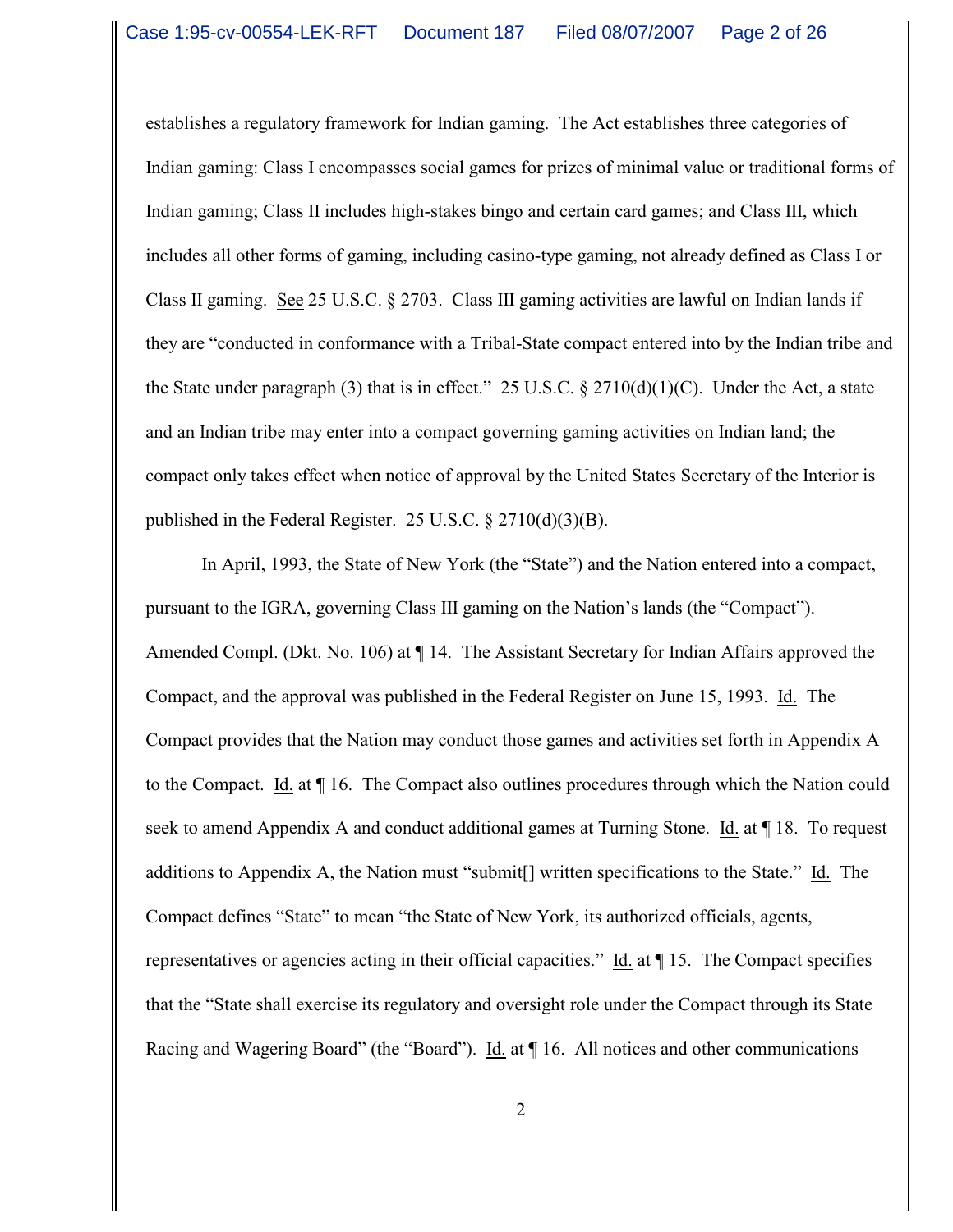required under the Compact were to be served on the Board's Chairman. Id. at ¶ 19.

On November 22, 1994, the Nation submitted a written request to the Board's Chairman seeking approval to add IMG to Appendix A. Id. at ¶ 23. A letter from the Board's Chairman, on November 23, 1994, informed the Nation that the Board had approved the amendment to Appendix A related to IMG. Id. at ¶ 24. After providing State officials with an opportunity to inspect IMG, the Nation began offering IMG at Turning Stone on March 10, 1995. Id. at ¶ 31. Also on March 10, 1995, Bradford J. Race, Jr., Secretary to then-newly-elected Governor George E. Pataki, sent a letter to the Nation asserting the State's position that IMG was not authorized under Appendix A. Id. at ¶ 33.

#### **B. Plaintiffs' Claims**

Plaintiffs' first claim alleges that the Nation's operation of IMG at Turning Stone violates the terms of the Compact because the State did not properly approve IMG's deployment. Id. at ¶¶ 40-42. Plaintiffs explain that all amendments to the Compact must be approved by the State and the State, acting through the Governor or his authorized representative, must issue such approvals. Id. at ¶ 37. According to Plaintiffs, on or about January, 1994, then-Governor Mario Cuomo transferred responsibility for negotiation of any amendments to existing State-Tribal compacts to the Director of the Office of Industry and Community Relations in the Department of Economic Development, who, at the time relevant to the present action, was Patrick E. Brown. Id. at  $\P$  20, 38. Plaintiffs contend that by not obtaining approval for operating IMG from Brown or the Governor, the proposed amendment to add IMG has not been approved by the State and, accordingly, the Nation violated the Compact. Id. at ¶¶ 39-42.

Plaintiffs alternatively plead in their second claim for relief that even if the Board was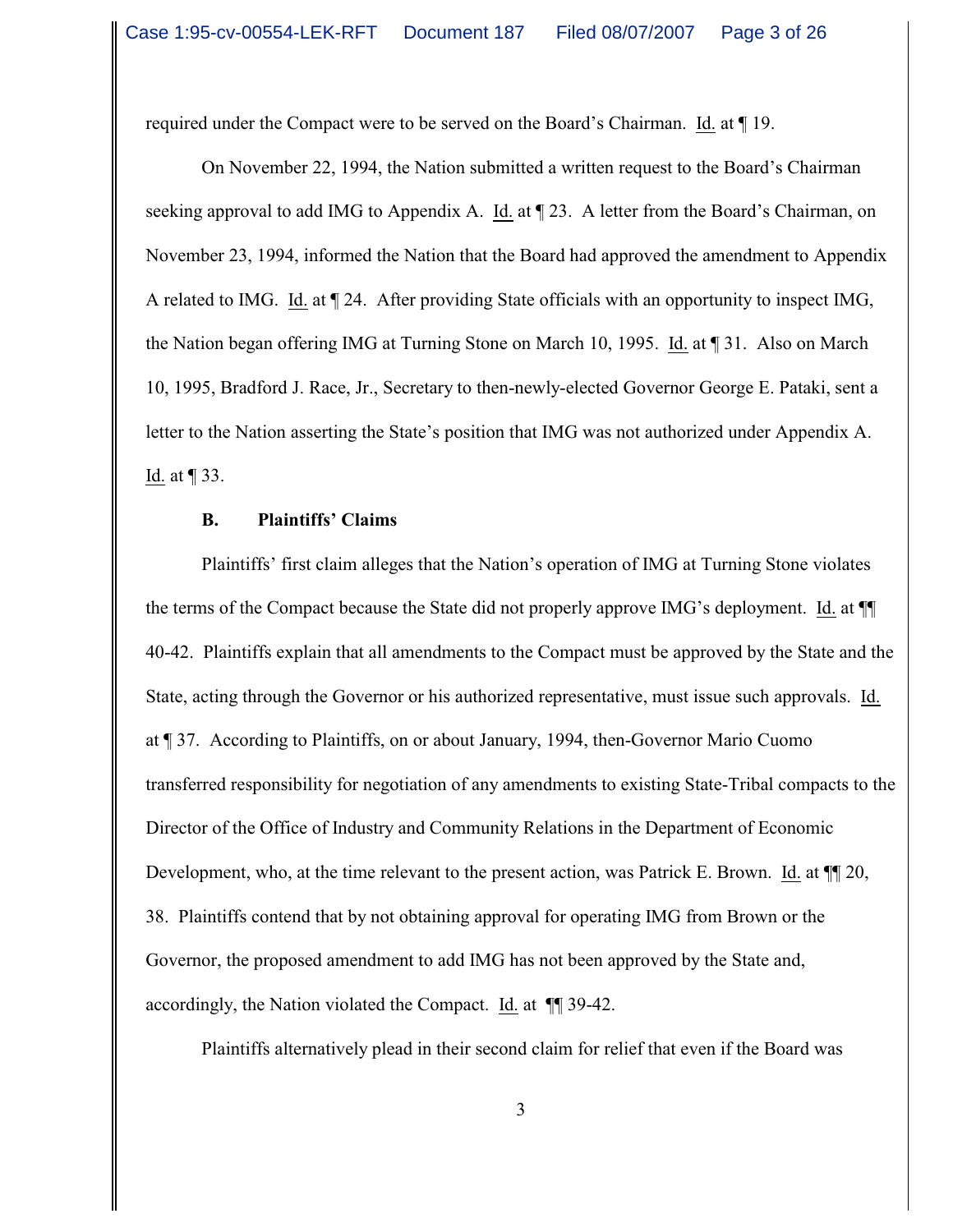authorized to approve an amendment to the Compact, that authority rested with the full threemember Board and could not be delegated to the Chairman or any individual employee of the Board. Id. at ¶¶ 44-45. Plaintiffs assert that the Nation knew or should have known that, despite the letter from the Board's Chairman, the entire Board never approved the amendment and thus, the Nation violated the terms of the Compact by operating IMG without the proper approval. Id. at ¶¶ 48-52.

### **C. Nation's Affirmative Defenses and Counterclaims**

In its Answer to the Amended Complaint, the Nation asserts that the November 23, 1994 letter from the Board's Chairman properly approved the amendment to Appendix A adding IMG to the games approved for operation at Turning Stone under the Compact. Answer (Dkt. No. 151) at Section A, ¶¶ 18, 37, 53. The Nation specifically disputes Plaintiffs' allegations that: the Board lacked authority to approve the additions of new games; only the Governor or his designated representative could approve the additions of new games; Brown had authority to negotiate amendments to existing compacts or their appendices; and the Board's Chairman did not have authority to approve IMG. Id.

The Nation also asserts a number of affirmative defenses; those defenses not yet addressed by the Court are: (1) that the Board had actual or apparent authority to approve the addition to Appendix A; (2) Plaintiffs waived the claim they seek to assert and are estopped from asserting it; (3) Plaintiffs' claim is barred by the doctrine of laches; and (4) Plaintiffs did not negotiate in good faith, in violation of IGRA. Answer (Dkt. No. 151) at Section B, ¶¶ 4-8.

The Nation's Second Amended Counterclaim (the "Counterclaim") seeks a declaration that IMG and another game, identified as "Gaming Devices," have been added to Appendix A in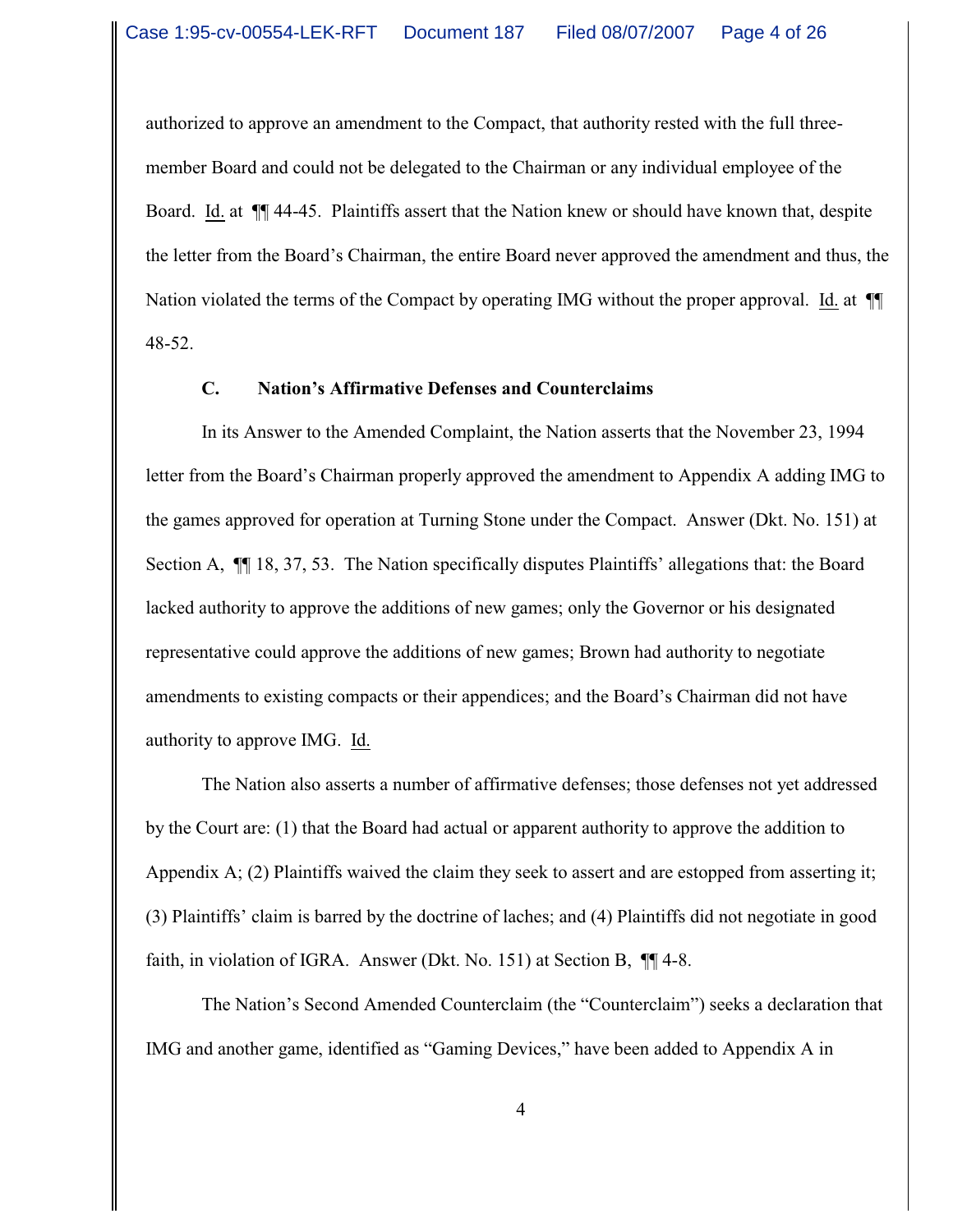accordance with the procedures established in the Compact. Counterclaim (Dkt. No. 151) at ¶ 1. In the alternative, the Nation seeks a declaration, and an award of relief pursuant to 25 U.S.C. §  $2710(d)(7)(A)$ -(B), that the State has negotiated in bad faith with respect to requests to add these games and has refused to agree to them only because the Nation will not give the State a percentage interest in the games' revenue. Id.

#### **II. Discussion**

#### **A. Motion for Judgment on the Pleadings**

Plaintiffs argue in their Motion for judgment on the pleadings that a recent decision by the New York Court of Appeals, Saratoga County Chamber of Commerce, Inc. v. Pataki, 100 N.Y.2d 801 (2003), striking down the State's 1993 tribal gaming compact with the St. Regis Mohawk Tribe ("Mohawk Tribe"), establishes that the Board does not have authority to allow new games under the Compact. Plntfs' Mem. in Support (Dkt. No. 159, Attach. 2) at 11. Plaintiffs claim that Saratoga County means that the Board cannot promulgate new regulations necessary to perform this task without legislative authorization. Id. In response, the Nation asserts that its pleadings adequately deny the claims made by Plaintiffs in their Amended Complaint. Nation's Mem. In Opp. (Dkt. No. 163, Attach. 1) at 11. The Nation also contends that Plaintiffs' Motion presents a claim distinct from the two claims advanced in the Amended Complaint, and that the *Federal Rules of Civil Procedure* do not allow judgment on claims that were not pleaded. Nation's Mem. In Opp. (Dkt. No. 163, Attach. 1) at 11.

#### **1. Standard of Review**

Federal Rule of Civil Procedure 12(c) permits any party to move for judgment on the pleadings after the pleadings are closed. FED. R. CIV. P. 12(c). The standard for granting a motion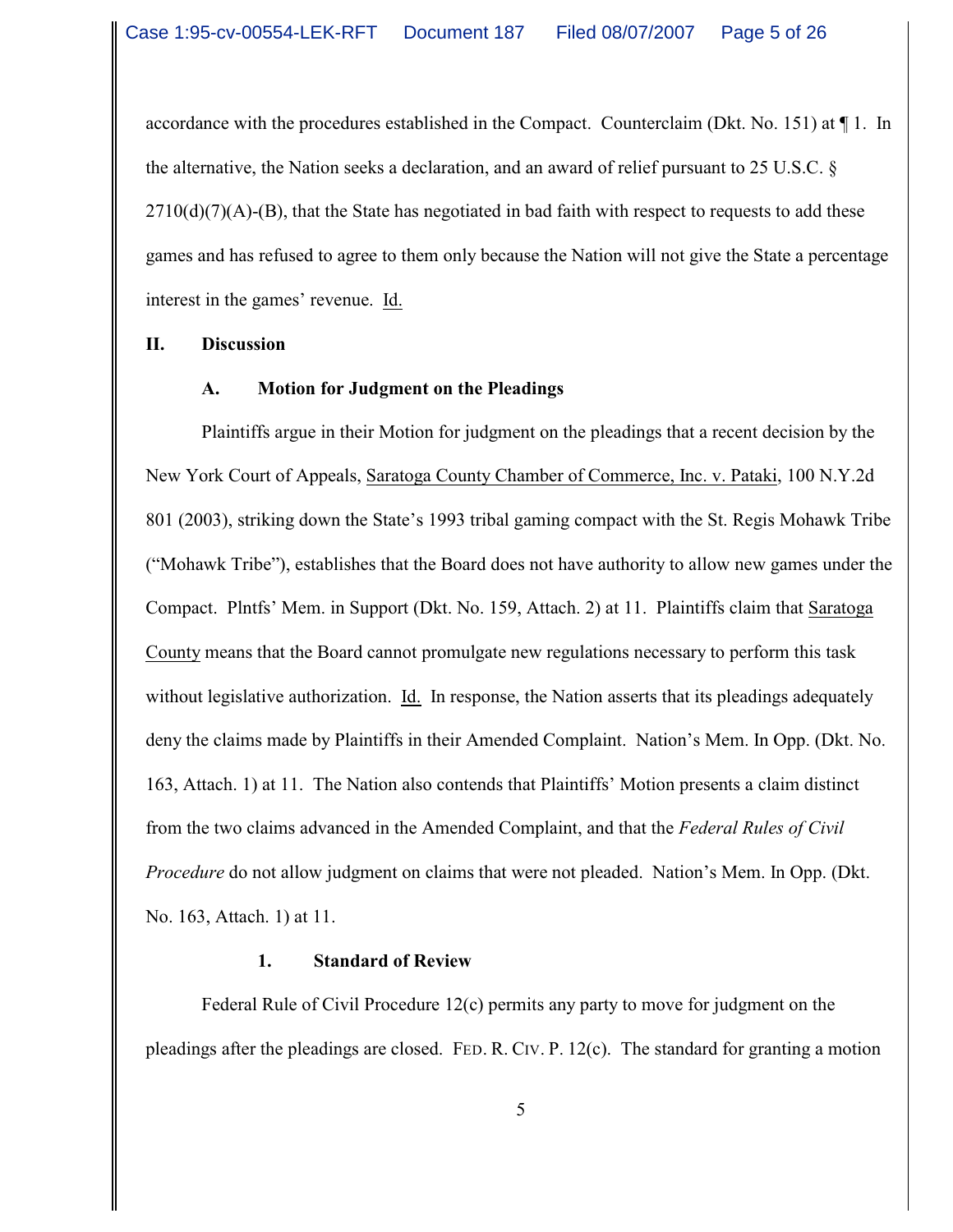for judgment on the pleadings is the same as that under a motion for failure to state a claim: the Court must accept all allegations in the Amended Complaint as true and draw all inferences in favor of the non-moving party, in this case, the Nation. See Patel v. Contemporary Classics of Beverly Hills, 259 F.3d 123, 126 (2d Cir. 2001). However, when considering a Rule 12(c) motion, the Court does not need to accept legal conclusions or characterizations contained in the non-moving party's pleadings. Madonna v. United States, 878 F.2d 62, 65 (2d Cir. 1989). The Court cannot grant judgment on the pleadings if a material issue of fact remains in dispute. See B.F. Goodrich v. Betkoski, 99 F.3d 505, 530 (2d Cir. 1996).

## **2. The Court Will Consider the Claim Advanced in Plaintiffs' Moving Papers**

The *Federal Rules of Civil Procedure* establish "extremely permissive" pleading standards. Wynder v. McMahon, 360 F.3d 73, 77 (2d Cir. 2004). Plaintiffs are only required to plead a short and plain statement of their claim that gives the Nation fair notice and the grounds upon which the claims rests. See FED. R. CIV. P. 8. This requirement does not require Plaintiffs to explicitly establish their legal theory, but simply plead their factual allegations. Wynder, 360 F.3d at 77 ("federal pleading is by statement of claim, not by legal theory") (internal quotation omitted).

In the Amended Complaint, Plaintiffs' basic claim is that the Nation's operation of IMG at Turning Stone violates the terms of the Compact because the Board did not have authority to approve IMG's deployment on the State's behalf. See Amended Compl. (Dkt. No. 106). Plaintiffs' allegation clearly establishes their claim that the Board could not approve an amendment to the Compact, and, therefore, provided the Nation with notice of the grounds on which its claim rests. In their moving papers, Plaintiffs now asserts that recent court decisions hold that the New York State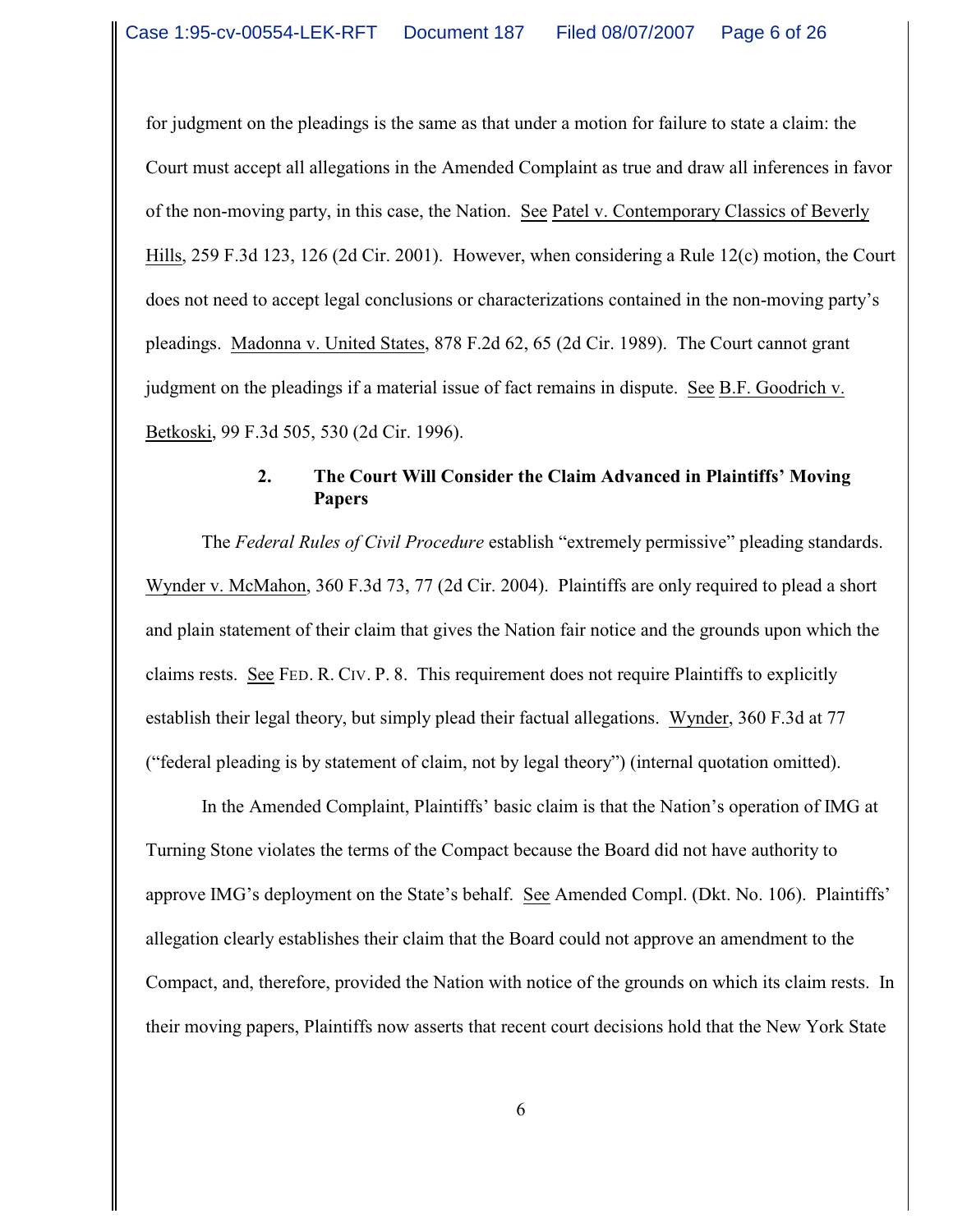Legislature never properly empowered the Board to amend tribal gaming compacts. See Plntfs' Mem. in Support (Dkt. No. 159, Attach. 2) at 11. This legal theory supports Plaintiffs' claim that the Board lacked the authority to approve the deployment of IMG, which is an argument in keeping with Plaintiffs' allegations and could have been anticipated by the Nation from the Complaint. However, the Amended Complaint does not plead a claim challenging the validity of the entire Compact, and the Court does not understand Plaintiffs to have moved for judgment on the basis of such a claim.

# **3. The Court Does Not Have Jurisdiction to Address Plaintiffs' Challenge in its Motion to Board's Authority**

### **i. Under 25 U.S.C. §2710(d)(7)(A)**

While Plaintiffs' Amended Complaint does encompass their new legal theory, as a court of limited jurisdiction, the Court must first establish that jurisdiction has been established over the new theory. Steel Co. v. Citizens for a Better Env't, 523 U.S. 83, 94-95 (1998). The Nation asserts that Plaintiffs' argument based on Saratoga County and Peterman v. Pataki, No. 99-0520, 2004 WL 2222278 (N.Y. Sup. Ct. June 25, 2004), asks the Court to determine whether the New York State Legislature authorized the Board to approve IMG - regardless of the terms of the Compact. Nation's Mem. In Opp. (Dkt. No. 163, Attach. 1) at 15. Therefore, according to the Nation, this argument does not allege a violation of the Compact and seek to enforce the Compact terms, and the Court cannot exercise jurisdiction over it pursuant to section  $2710(d)(7)(A)(ii)$ . Id. The Court agrees with the Nation.

The IGRA confers jurisdiction on district courts in three (3) instances: (1) for "any cause of action initiated by an Indian tribe arising from the failure of a State to enter into negotiations with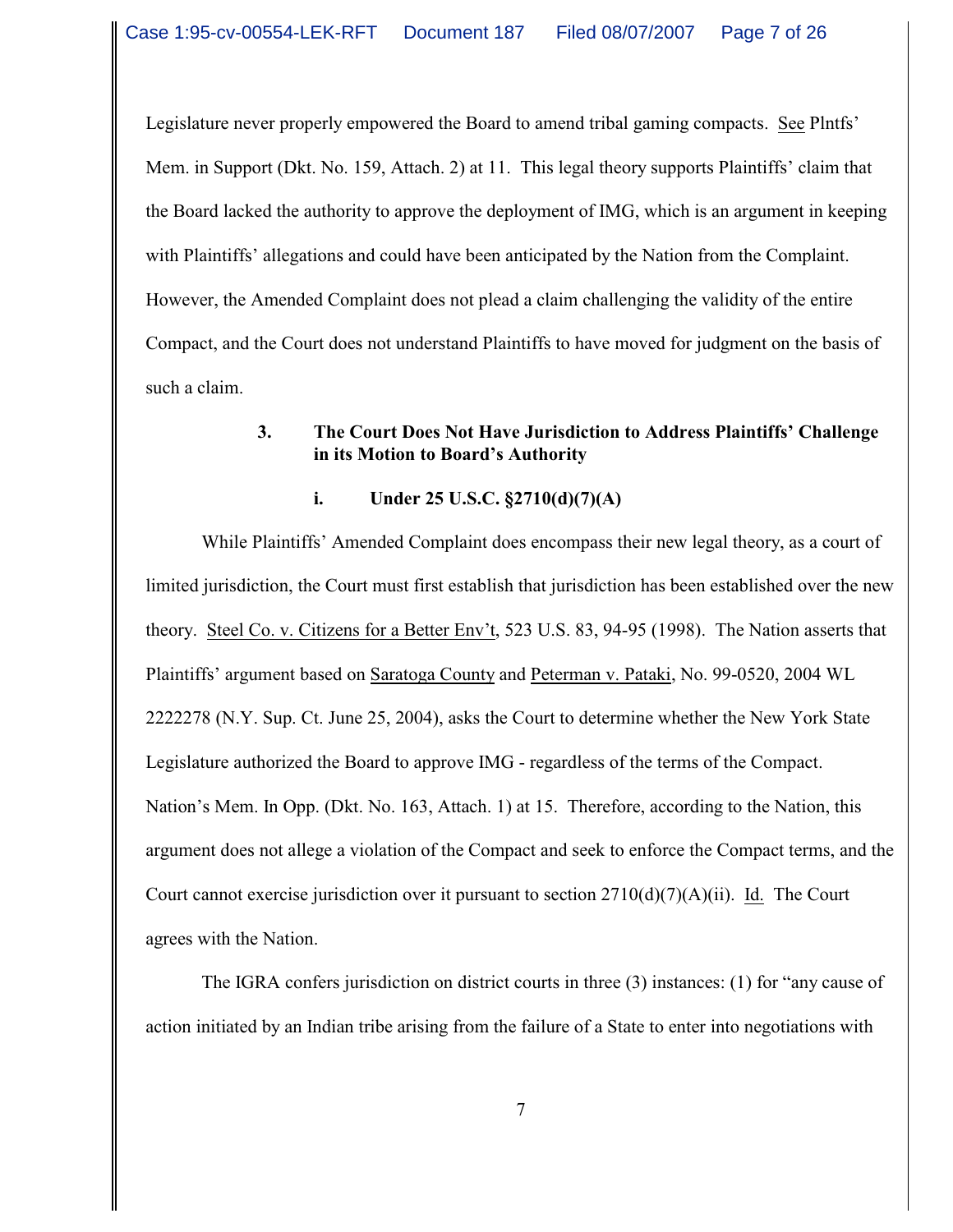the Indian tribe  $\ldots$  or to conduct such negotiations in good faith," (2) for "any cause of action initiated by a State or Indian tribe to enjoin a class III gaming activity located on Indian lands and conducted in violation of any Tribal-State compact," or (3) for "any cause of action initiated by the Secretary to enforce the procedures" prescribed in the IGRA. 25 U.S.C. § 2710(d)(7)(A)(i)-(iii). In the instant action, the State has initiated a cause of action against the Nation. Therefore, the Court may only exercise jurisdiction over the State's Motion for judgment on the pleadings under the second jurisdictional option. Accordingly, the Court has jurisdiction over the State's claims as long as those claims seek to enjoin class III gaming conducted in violation of the Compact.

Plaintiffs' new legal theory does not seek to enjoin conduct in violation of the Compact. In Saratoga County, the New York Court of Appeals found that Governor Cuomo violated the principle of separation of powers under the New York State Constitution when he negotiated and signed a gaming compact with the Mohawk Tribe without legislative authorization or approval. See Saratoga County, 100 N.Y.2d at 822-24. In addition, the Court of Appeals specifically held that the Board is a "creature" of the Legislature and, as such, cannot promulgate regulations for the oversight of casino gambling without legislative oversight. Id. at 823. In Peterman, New York Supreme Court Justice McCarthy found, based on Saratoga County, that Governor Cuomo had also unilaterally entered into the Compact with the Nation, in violation of the separation of powers doctrine, and, as a result, invalidated the Compact. Peterman, 2004 WL 2222278, at \*6. As a consequence, Plaintiffs assert, "Saratoga County establishes that the Board does not have authority to allow new games under the Compact. Consequently, it is plain that as a matter of law, IMG was not approved on behalf of the State and has not been properly authorized." Plntfs' Mem. in Support (Dkt. No. 159, Attach. 2) at 11.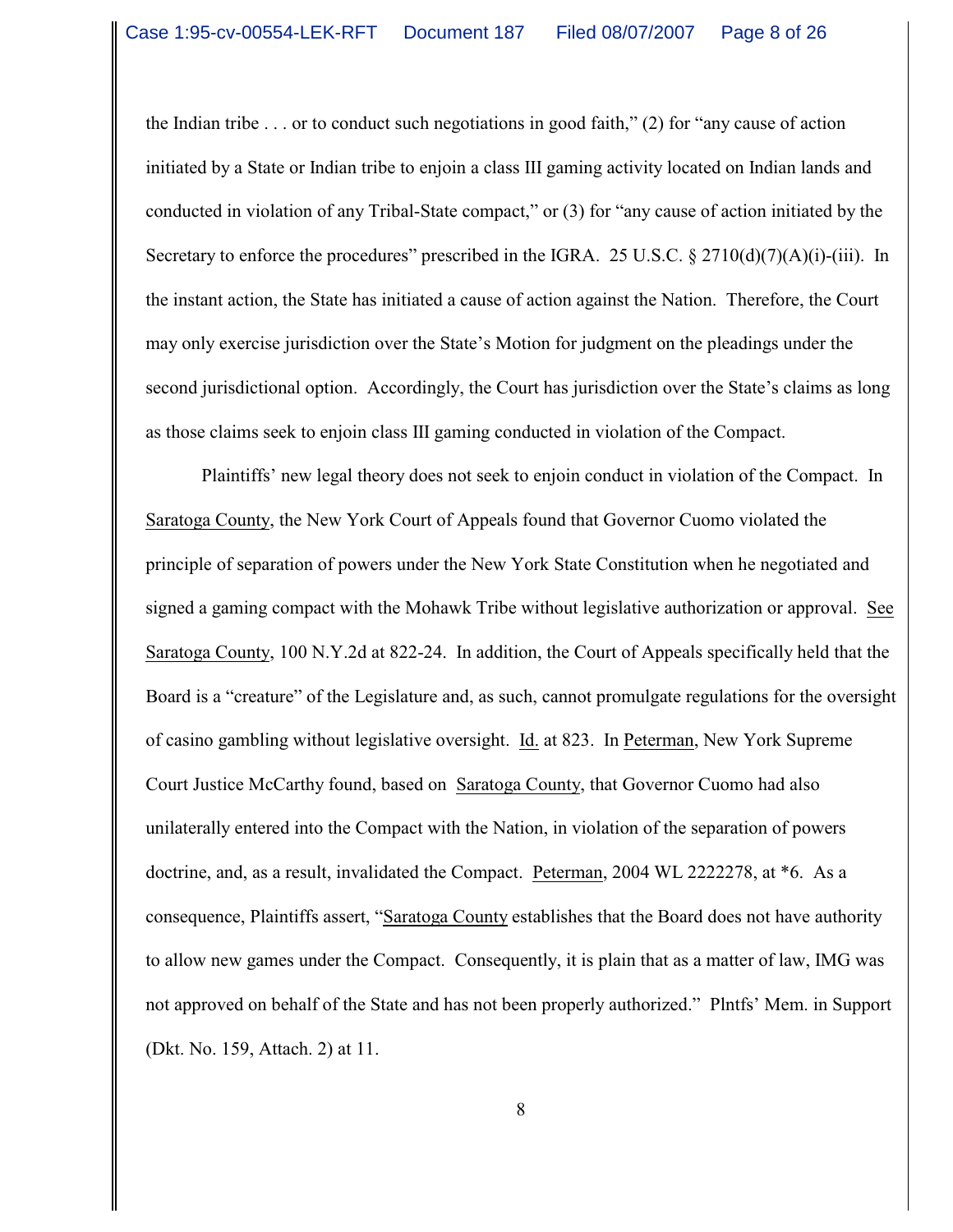Plaintiffs' theory does not address a violation of the contents of the Compact. The plain language of the IGRA only confers jurisdiction on the district court when a state sues an Indian Tribe for class III gaming activities "conducted in violation of any Tribal-State compact." See 25 U.S.C. § 2710(d)(7)(A)(ii). Plaintiffs argue that the Board did not have authority to approve IMG, based not the terms of the Compact, but instead on precedents that invalidate gaming compacts; this does not refer to allegations that the Compact did not authorize the Board to authorize amendments to the Compact. Accordingly, the Court does not have jurisdiction to hear a claim not based on the terms of the Compact and denies Plaintiffs' Motion for judgment on the pleadings based on this legal theory. See Wisconsin v. Ho-Chunk Nation, 463 F.3d 655, 660-662 (7th Cir. 2006) (The State of Wisconsin and Ho-Chunk Nation entered a gaming compact and, when a dispute arose, Wisconsin sued the tribe to compel arbitration. The United States Court of Appeals for the Seventh Circuit found that the federal courts did not have jurisdiction because Wisconsin's complaint did not present "any claim for a violation of the IGRA, require an interpretation of the IGRA, encompass any of the situations for which the IGRA confers jurisdiction, or even require the district court to address a breach of the compact that was formed pursuant to the IGRA."); see also United State ex rel. St. Regis Mohawk Tribe v. President R.C-St. Regis Management Co., 451 F.3d 44, 51 (2d Cir. 2006) (The Second Circuit denied a tribe judicial review of a contract because it failed to exhaust the administrative remedies established in the IGRA. The court stated that the "IGRA confers original federal district court jurisdiction only in limited circumstances not presented here. That Congress outlined specific circumstances in which district courts have original jurisdiction strongly suggests its intent to channel all other matters through the normal process of judicial review of final agency action under the Administrative Procedure Act ('APA').").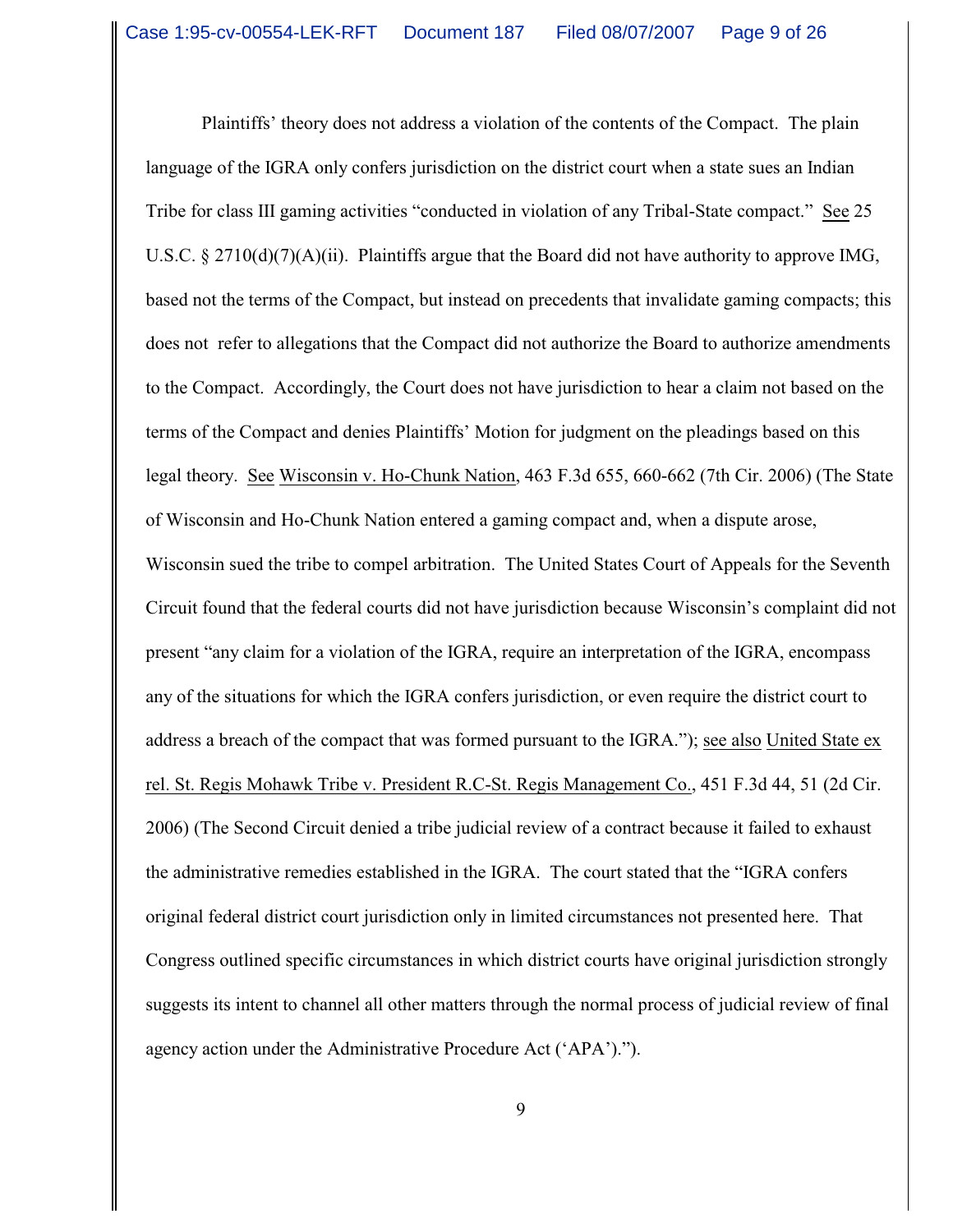#### **ii. Under 18 U.S.C. § 1166**

In their Reply, Plaintiffs also seek to invoke federal question jurisdiction under 18 U.S.C. § 1166, which provides criminal penalties for violations of the IGRA. See Plntfs' Reply (Dkt. No. 175) at 10-12. Section 1166 incorporates state law pertaining to licensing, regulation, or prohibition of gambling, including criminal sanctions, as the federal law governing gaming in Indian country. 18 U.S.C. § 1166(a). There is some question as to whether section 1166 grants the State jurisdiction to bring civil actions seeking to enforce state gambling laws in Indian country. However, Plaintiffs' Amended Complaint only seeks to enjoin the Nation from operating IMG based on its failure to adhere to the procedures in the Compact. See Amended Compl. (Dkt. No. 106) at ¶¶ 35-52. Plaintiffs do not invoke the State's laws pertaining to gambling, nor do they allege any violations of those laws; without pleading claims related to these statutes, Plaintiffs cannot claim jurisdiction under 11 U.S.C. § 1166.

#### **4. Affirmative Defenses**

The Nation contends that Plaintiffs' attack on its affirmative defenses should be construed as a motion to strike the defenses pursuant to Federal Rule of Civil Procedure 12(f). Nation's Mem. In Opp. (Dkt. No. 163, Attach. 1) at 21. However, Plaintiffs state that there is no basis for treating the instant Motion as a motion to strike. Plntfs' Reply (Dkt. No. 175) at 13. Plaintiffs explain that the Court could only grant their Motion for judgment on the pleadings if "the affirmative defenses raised in answer are legal insufficient." Id. (internal quotations omitted). The Court agrees with Plaintiffs that they have not moved to strike the Nation's affirmative defenses. Instead, the Court understands that Plaintiffs' Motion sought to demonstrate that the affirmative defenses were not legally sufficient to prevent the Court from granting the Motion. However, the Court has found that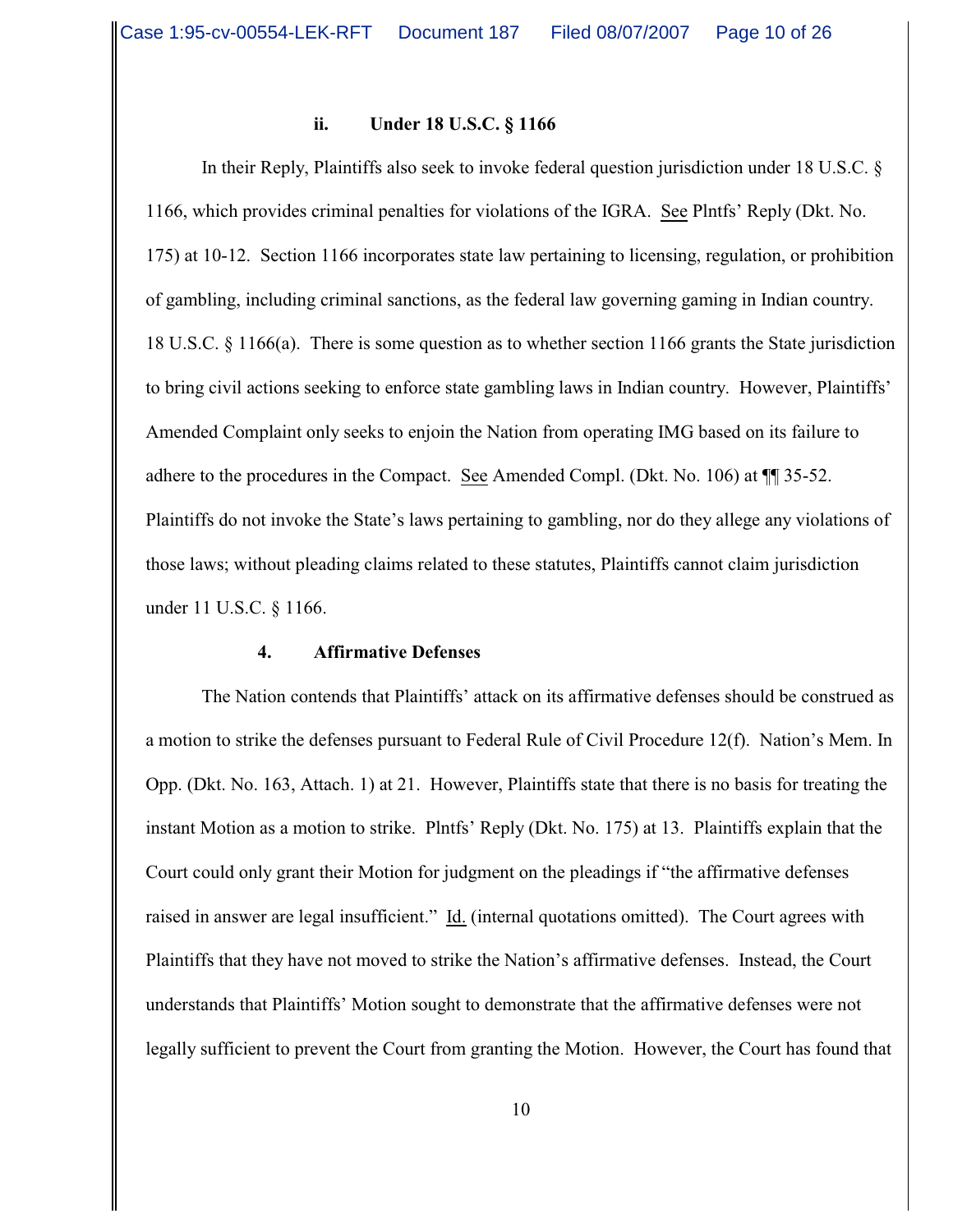it does not have jurisdiction over the claim asserted by Plaintiffs in their Motion for judgment on the pleadings. Therefore, the issue regarding the legal sufficiency of the affirmative defenses, relative to the claim asserted in the Motion, is now moot.

## **B. Motion to Dismiss the Amended Counterclaim**

Plaintiffs have also moved to dismiss the Nation's two counterclaims. See Motion to Dismiss (Dkt. No. 161). Plaintiffs argue that, absent the State's consent or congressional abrogation of the State's sovereign immunity, under the Eleventh Amendment to the United States Constitution they are immune from suit by the Nation. Plntfs' Mem. in Support of Dismissal (Dkt. No. 161, Attach. 2) at 6-13. Additionally, Plaintiffs assert that the Nation cannot allege any fact that would support the counterclaims and entitle the Nation to relief. Id. at 13-24. In response, the Nation asserts that the State waived its immunity from suit when it: (1) initiated this action; (2) agreed to sections 14(a) and 15(b)(4) of the Compact; and (3) participated voluntarily in the federal regulatory scheme created by the IGRA. See Nation's Mem. in Response (Dkt. No. 164, Attach. 1) at 12-17. The Nation further asserts that it has alleged facts that adequately support its counterclaims and entitle it to relief. Id. at 18-23.

## **1. Sovereign Immunity**

The Eleventh Amendment bars suits by Indian tribes against states when the state has not consented to suit and there is no clear congressional abrogation of the state's sovereign immunity. Blatchford v. Native Vill. of Noatak, 501 U.S. 775, 779-87 (1991).

# **i. The State Has Waived its Immunity by Filing Suit Against the Nation**

The doctrine of waiver by litigation holds that a state may waive its Eleventh Amendment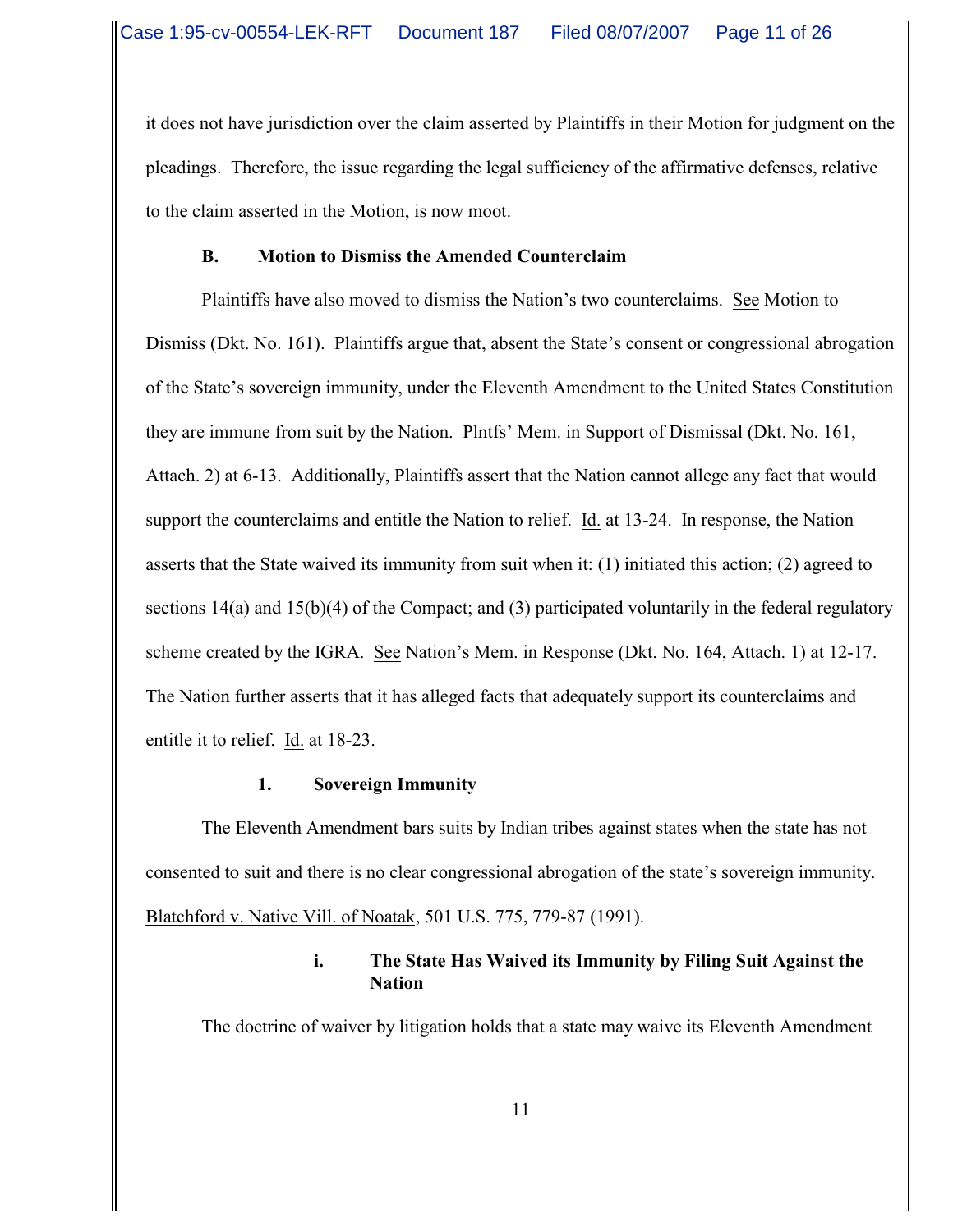immunity by bringing suit in federal court. See Ossen v. Dep't of Soc. Servs. (In re Charter Oak Assocs.), 361 F.3d 760, 767 (2d Cir. 2004). The United States Supreme Court has consistently found that "'where a [s]tate *voluntarily* becomes a party to a cause and submits its rights for judicial determination, it will be bound thereby and cannot escape the result of its own voluntary act by invoking the prohibitions of the Eleventh Amendment.'" Lapides v. Bd. of Regents, 535 U.S. 613, 619 (2002) (quoting Gunter v. Atlantic Coast Line R. Co., 200 U.S. 273, 284 (1906)). The issue before the Court is whether Plaintiffs' initiation of this action amounts to a waiver of the State's immunity to the Nation's counterclaims.

As a result of the waiver-by-litigation doctrine, the courts have found in certain situations that states waive their immunity to compulsory and permissive counterclaims. See In re Charter Oak Assocs., 361 F.3d at 768-69. The Second Circuit has noted that most federal courts of appeal agree that when a state files a proof of claim in a bankruptcy case, it waives its immunity at least to compulsory counterclaims. Id. at 768 (collecting cases). In re Charter Oak Assocs. extended the waiver-by-litigation doctrine in the Second Circuit to allow permissive counterclaims against a state when a state has filed a proof. Id. at 769-71. In reaching this decision, the Circuit reasoned that fairness and consistency concerns weighed in favor of allowing permissive counterclaims against states that sought to reap benefits as a creditor from the debtor's estate while also seeking to withhold debts owed to the estate, which would be a distinct and unfair advantage over other creditors. Id. at 769. In addition, the Circuit explained that once a state has voluntarily submitted itself to a court's jurisdiction, there is less worry about the need to prevent the state from being "subjected to the 'indignity' of being haled into court," which is the "preeminent purpose of state sovereign immunity." Id. (quoting and citing Fed. Mar. Comm'n v. S.C. State Ports Auth., 535 U.S.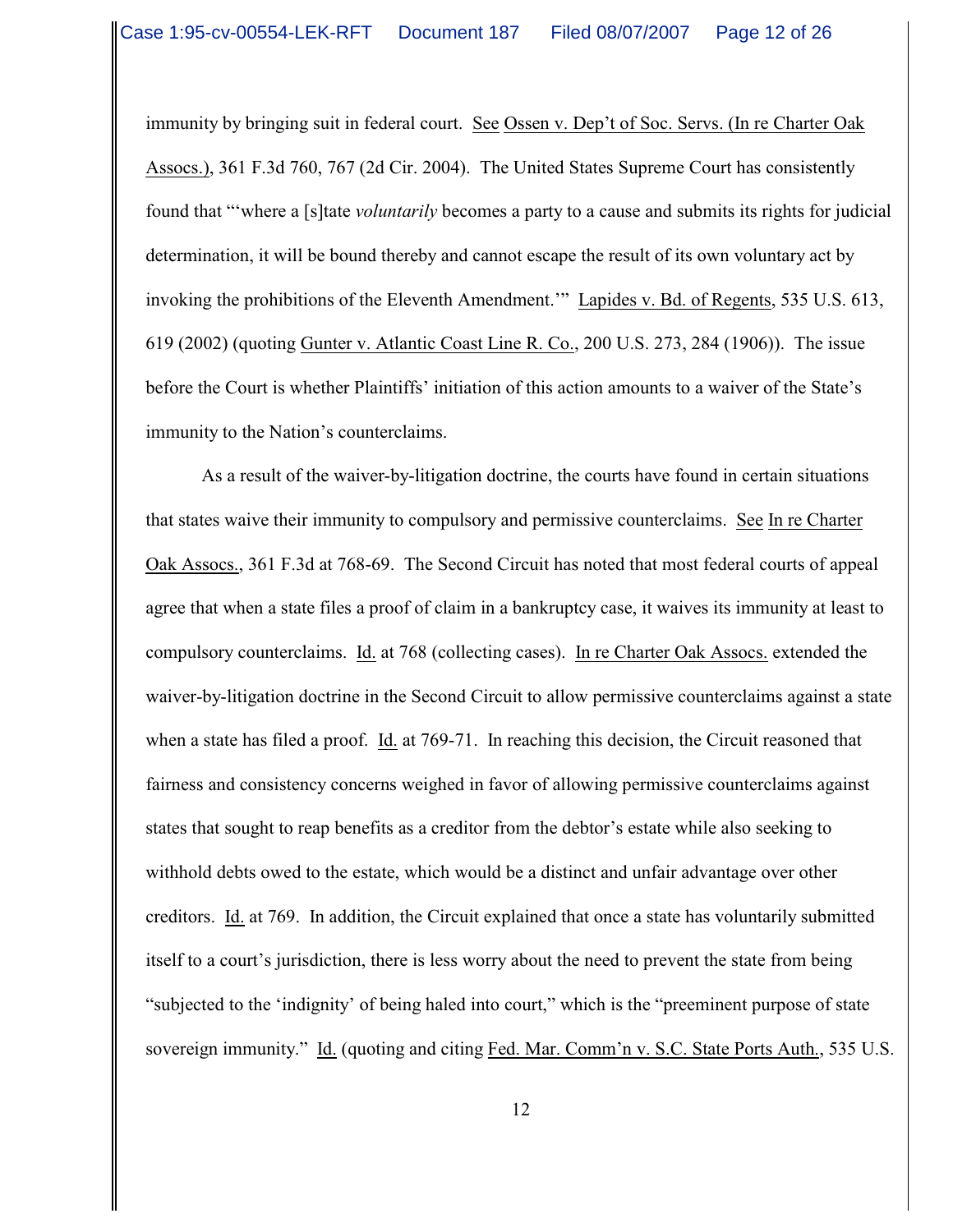743, 760 (2002)).

Nevertheless, the decision in In re Charter Oak Assocs. suggests that there are limitations on what counterclaims against a state should be allowed. The Circuit explicitly did not reach the question of whether the Eleventh Amendment requires counterclaims to be capped by a setoff limitation in a bankruptcy case, though the counterclaim that was allowed to proceed was so limited by section 106 of the Bankruptcy Code. In re Charter Oak Assocs., 361 F.3d at 768 n.4. However, the Circuit did note that "while it may well be contrary to the doctrine of state sovereign immunity to allow a debtor to assert permissive counterclaims that might result in an affirmative recovery from the state, when the state asserts a claim in federal court, its immunity does not protect against the assertion of counterclaims to the extent they would reduce or defeat the state's claim." Id. at 769. Consistent with this rationale, Plaintiffs concede that a state's immunity may be waived to the extent necessary to adjudicate the claims made by the state, which would include counterclaims asserted defensively to defeat or reduce an affirmative recovery on the state's claim. See Plntfs' Reply Mem. to Dismiss (Dkt. No. 174) at 2 (citing Jones v. Yorke (In re Friendship Med. Ctr., Ltd.), 710 F.2d 1297, 1300-01 (7th Cir. 1983). Accordingly, the Court must determine the nature of the Nation's counterclaims, whether those claims require an affirmative recovery from the State, and whether permitting the claims to go forward would offend fairness and consistency principles and/or the principles underlying sovereign immunity.

The Court first determines if the Nation's counterclaims are compulsory or permissive. Federal Rule of Civil Procedure 13(a) defines a compulsory counterclaim as:

any claim which at the time of serving the pleading the pleader has against any opposing party, if it arises out of the transaction or occurrence that is the subject matter of the opposing party's claim and does not require for its adjudication the presence of third parties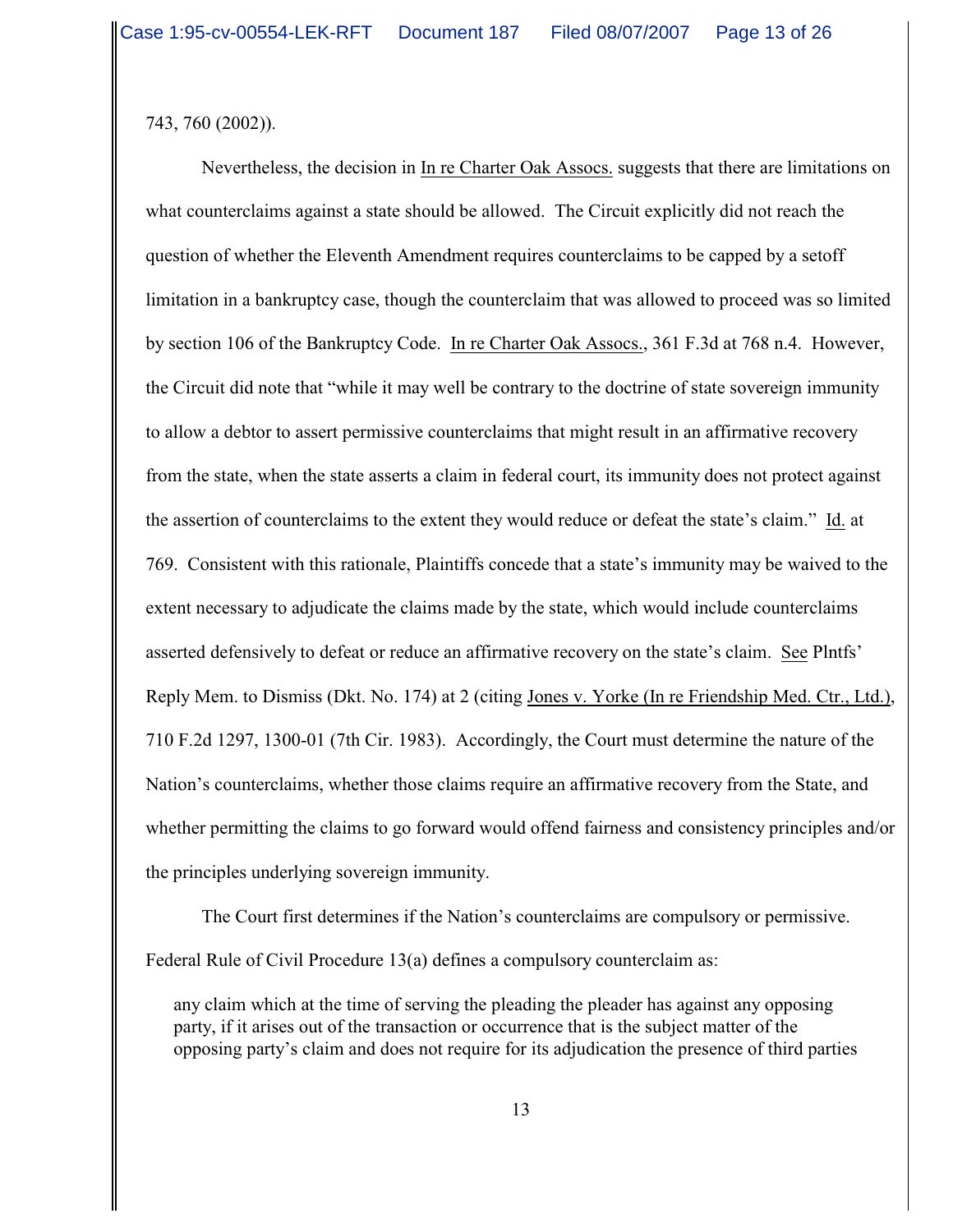of whom the court cannot obtain jurisdiction.

FED. R. CIV. P. 13(a). In contrast, permissive counterclaims are claims against an opposing party that do not arise out of the transaction or occurrence that is the subject matter of the opposing party's claim. FED. R. CIV. P. 13(b). When there is a "'logical relationship' between the counterclaim and the main claim," the counterclaim arises out of the same transaction or occurrence and is considered to be compulsory. Jones v. Ford Motor Credit Co., 358 F.3d 205, 209 (2d Cir. 2004). The "logical relationship" test does not require an absolute identity of factual backgrounds, [instead] the essential facts of the claims must be so logically connected that considerations of judicial economy and fairness dictate that all the issues be resolved in one lawsuit." Id. (internal quotations omitted).

Based on the "logical relationship" test, the Nation's counterclaims are compulsory. The Nation's Counterclaim seeks a declaration that IMG and Gaming Devices have been added to Appendix A in accordance with the procedures established in the Compact. Counterclaim (Dkt. No. 151) at ¶ 1. In the alternative, the Nation seeks a declaration, and an award of relief pursuant to 25 U.S.C.  $\S 2710(d)(7)(A)$ -(B), that the State has negotiated in bad faith with respect to requests to add these games and has refused to agree to them only because the Nation will not give the State a percentage interest in the games' revenue. Id. Plaintiffs explain that "the State's claims turn on the interpretation of the Compact and an evaluation of New York State constitutional and administrative law to determine if IMG was added to the Compact by action of the Board as an authorized game." Plntfs' Reply Mem. to Dismiss (Dkt. No. 174) at 3. Both Plaintiffs' claims and the Nation's counterclaims require a determination of the procedures spelled out in the Compact related to the addition of new games at Turning Stone. Moreover, the Nation's claim that Plaintiffs did not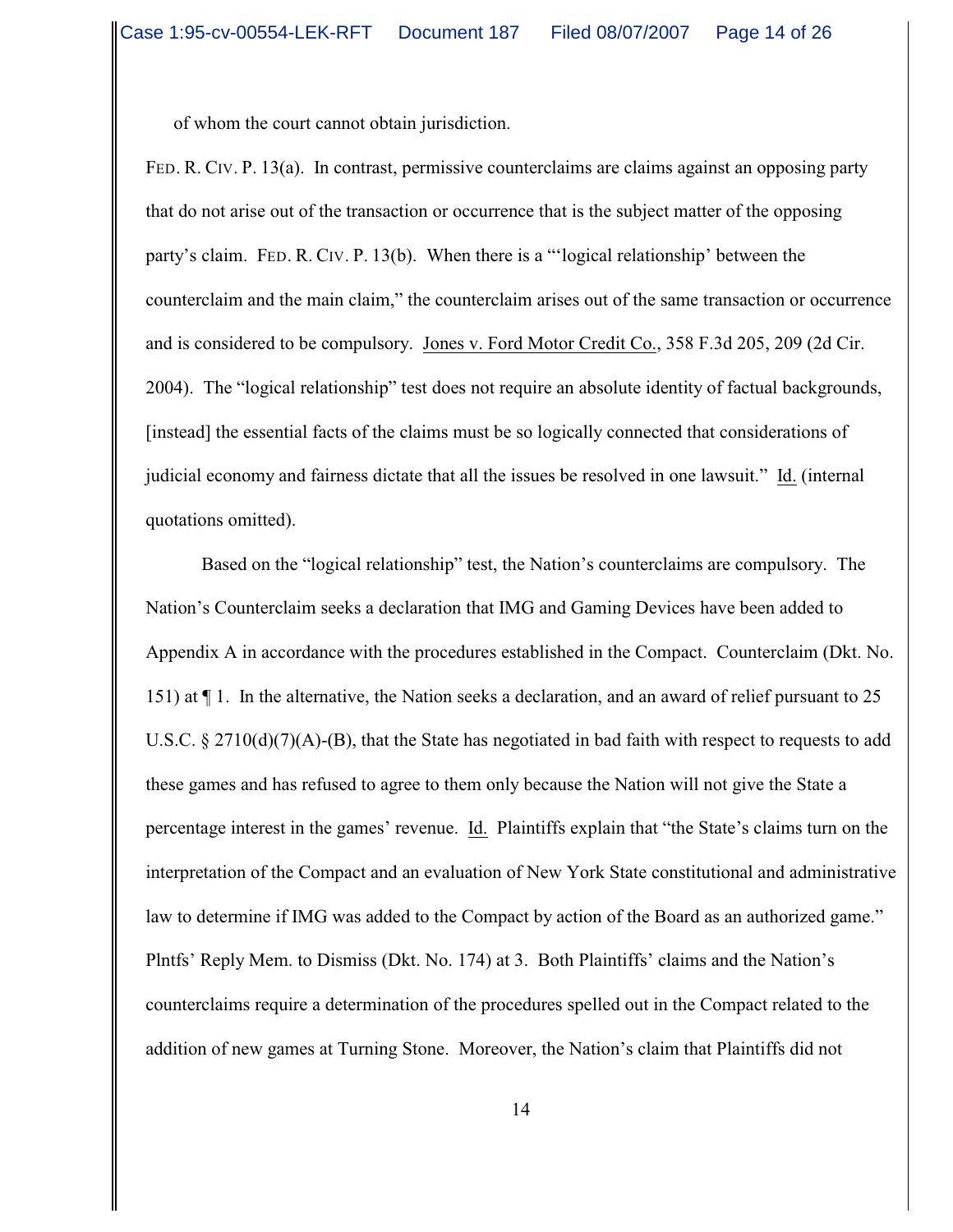negotiate in good faith rests on a determination that the Board had not already properly approved IMG deployment under the Compact. Therefore, while Plaintiffs seek a declaration that the Compact was not amended to include IMG, the Nation counters with a request that essentially seeks relief declaring that IMG was properly approved for deployment. As a result, the Nation's counterclaims involve issues and circumstances that are identical to those raised by Plaintiffs' claims; therefore, the counterclaims must be considered logically related to Plaintiffs' claims and compulsory.

The Court also finds that allowing the counterclaims to go forward does not offend the principles animating sovereign immunity. The Nation is not seeking an affirmative recovery; instead, it simply seeks a declaration that the Compact has been properly amended to include IMG and Gaming Devices. Counterclaim (Dkt. No. 151) at Section C, ¶¶ (a), (b). The Nation did not ask for judicial review, Plaintiffs initiated this action themselves. Consequently, the Nation's counterclaims cannot be blamed for subjecting the State to the "indignity" of being haled into court. Moreover, equitable principles countenance against the Court allowing Plaintiffs to bring the Nation to court while permitting Plaintiffs to raise the immunity shield to prevent the Nation from asserting counterclaims designed to defeat Plaintiffs' related claims. See Lapides, 535 U.S. at 620 ("An interpretation of the Eleventh Amendment that finds waiver in the litigation context rests upon the Amendment's presumed recognition of the judicial need to avoid inconsistency, anomaly, and unfairness, and not upon a [s]tate's actual preference or desire, which might, after all, favor selective use of 'immunity' to achieve litigation advantages."). As a result, the Court holds that Plaintiffs have waived their sovereign immunity and the Nation's counterclaims are not barred by the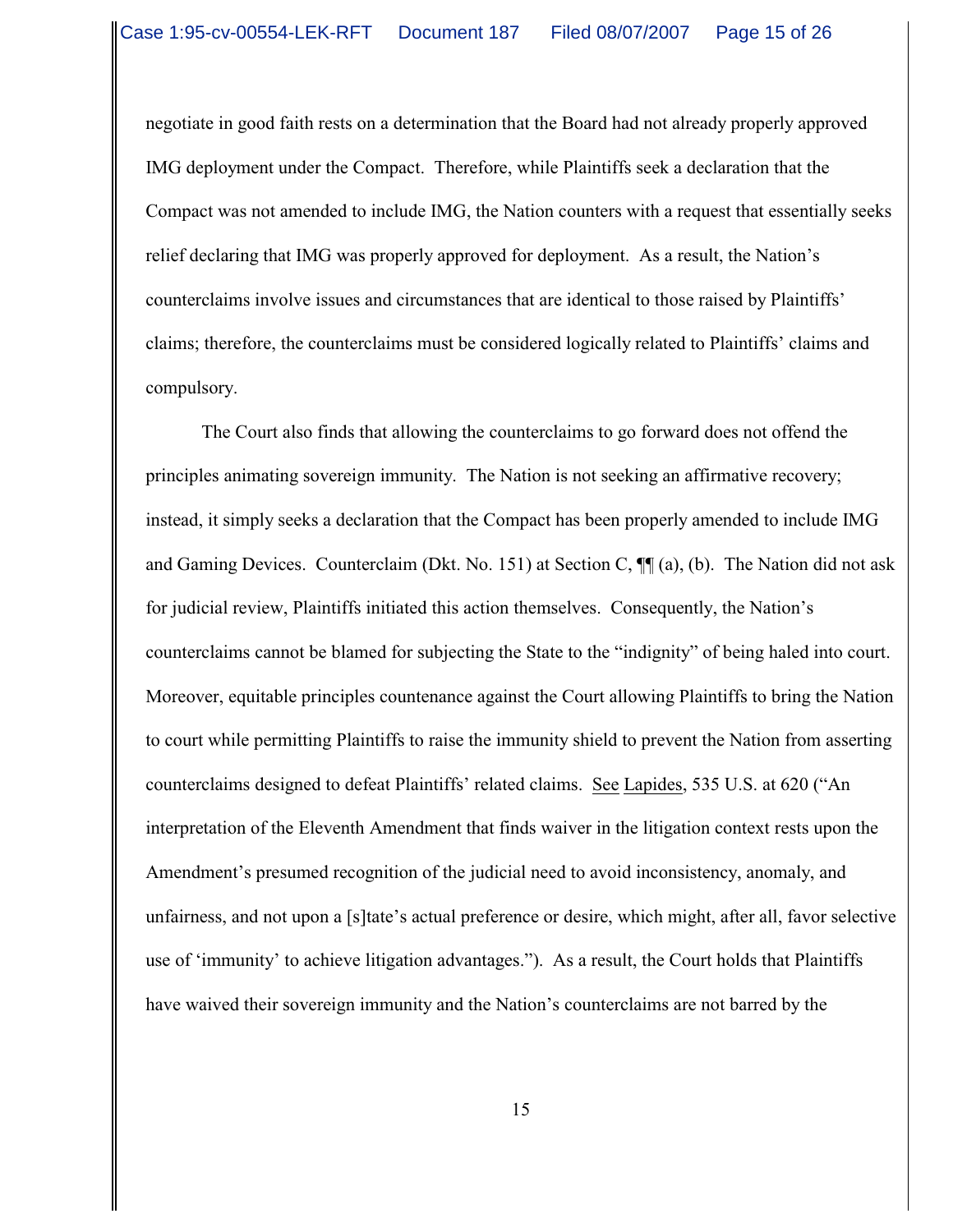Eleventh Amendment for purposes of this litigation.<sup>1</sup>

# **2. The Nation's Counterclaims are Adequately Pleaded**

A motion to dismiss should be granted only when "it appears beyond doubt that the plaintiff can prove no set of facts in support of his claim that would entitle him to relief." McKenna v. Wright, 386 F.3d 432, 436 (2d Cir. 2004). When considering a motion to dismiss under Federal

Plaintiffs also assert that section 15(b)(4) merely "preserves" Defendant's "right to seek relief under 25 U.S.C. § 2710(d)(7)(A)(i)," a section that the Supreme Court in Seminole Tribe of Florida v. Florida, 517 U.S. 44 (1996), found to be ineffective to abrogate a state's immunity and, consequently, cannot serve to authorize a tribe to sue a state in federal court. Id. However, in Seminole Tribe, the State of Florida did not initiate the action, as did the State in the instant action; instead, the Seminole Tribe, which had not signed a gaming compact with Florida as the Nation has in this case, sued the state under section  $2710(d)(7)(A)(i)$  for its failure to respond to the tribe's request for compact negotiations. See Seminole Tribe, 517 U.S. at 51. The facts in Seminole Tribe are distinguishable from the instant action and do not necessarily foreclose the Nation from invoking the waiver contained in section 15(b)(4). Nevertheless, it is unnecessary to analyze the Compact's language or the implication of Seminole Tribe on Plaintiffs asserted immunity because, as explained above, Plaintiffs have waived their immunity by initiating this litigation. See discussion *supra* Section II.B.1(i).

Plaintiffs also claim that holdings in Saratoga County and Peterman mean that Governor Cuomo did not have the legislatively-approved authority to waive Plaintiffs' sovereign immunity. Plntfs' Mem. in Support of Dismissal (Dkt. No. 161, Attach. 2) at 11. The Court has held that it does not have jurisdiction to address the validity of the Compact, see discussion *supra* Section II.A.3, and because it is unnecessary to do so, the Court also declines to address Saratoga County and Peterman in connection with the sovereign immunity question.

 $1$  The Court does not need to address the alternative sovereign immunity theories advanced by both Plaintiffs and the Nation, and will only briefly address some of these arguments here. The Nation asserts that sections 14(a) and 15(b)(4) of the Compact constitute waivers of Plaintiffs' immunity. See Nation's Mem. in Response (Dkt. No. 164, Attach. 1) at 15-17. Plaintiffs counter that section 14(a) only provides a waiver for suits seeking declaratory judgment that the Compact permits the activities in dispute, whereas, according to Plaintiffs, the Nation seeks to have an order requiring the State to negotiate in good faith and a declaration that IMG and Gaming Devices were properly added to Appendix A, which is not the same as seeking a declaration that the State properly authorized IMG. Plntfs' Reply Mem. to Dismiss (Dkt. No. 174) at 4. The Court is not convinced by Plaintiffs supposed distinction between the waiver contained in section 14(a) and the relief sought by the Nation. The Nation essentially seeks a declaration that the Board properly approved IMG deployment, which is exactly what is allowed by section 14(a).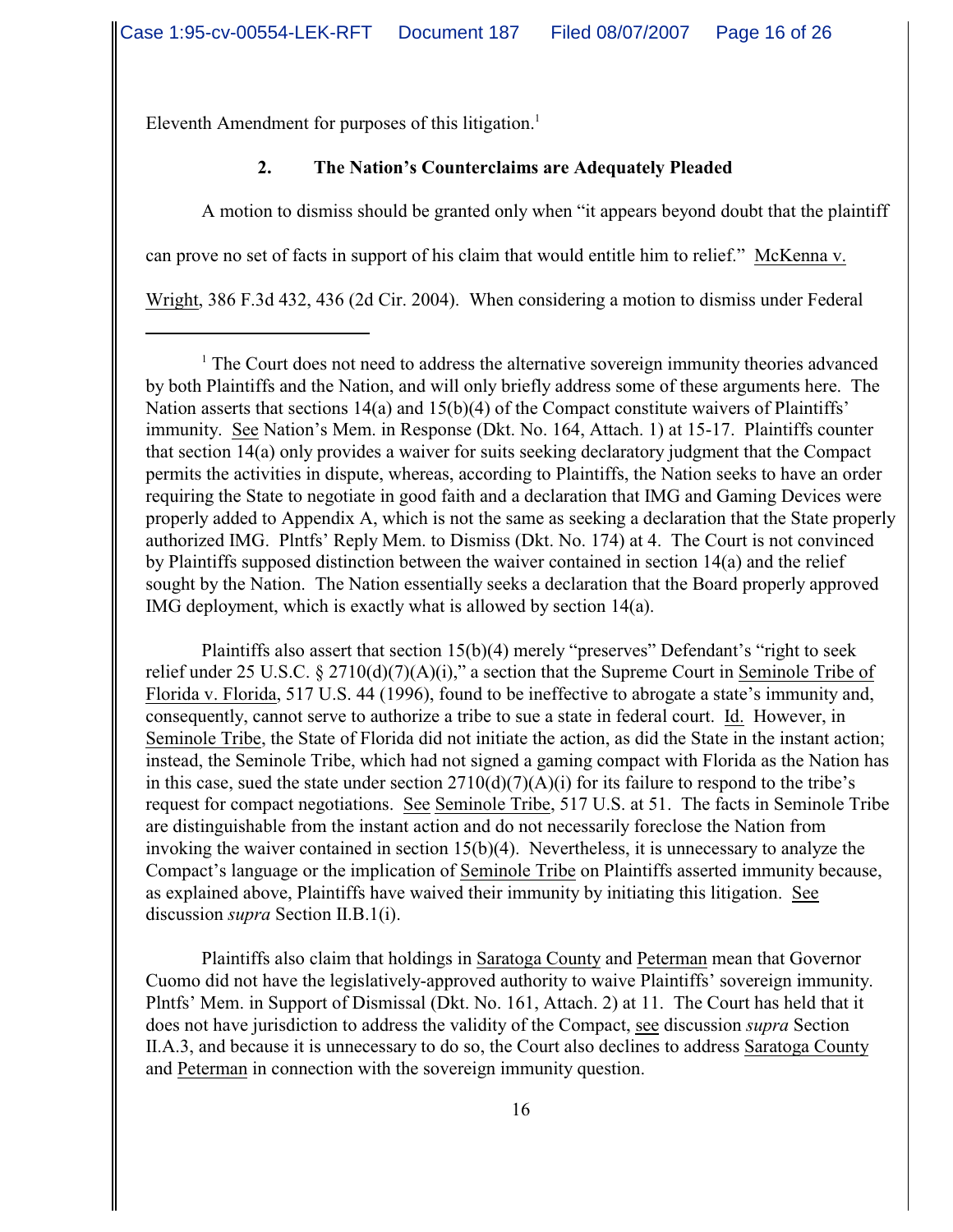Rule of Civil Procedure 12(b)(6) ("Rule 12(b)(6) motion"), the Court must accept the material facts alleged in a defendant's answer and counterclaims as true, and construe all reasonable inferences in the defendant's favor. Weinstein v. Albright, 261 F.3d 127, 131 (2d Cir. 2001). However, in a Rule 12(b)(6) motion, "'the issue is not whether a plaintiff is likely to prevail ultimately, but whether the claimant is entitled to offer evidence to support the claims.'" Chance v. Armstrong, 143 F.3d 698, 701 (2d Cir. 1998) (quoting Branham v. Meachum, 77 F.3d 626, 628 (2d Cir. 1996) (quoting Gant v. Wallingford Bd. of Educ., 69 F.3d 669, 673 (2d Cir. 1995)).

Count One of the Nation's Counterclaim asserts that the State failed to negotiate the proposed IMG and Gaming Devices amendments in good faith. Counterclaim (Dkt. No. 151) at Section C, ¶¶ 25-33. Plaintiffs claim that the Nation does not allege that it ever requested or entered into negotiations with Governor Pataki or his designated representative. Plntfs' Mem. in Support of Dismissal (Dkt. No. 161, Attach. 2) at 14. Instead, Plaintiffs explain that the Counterclaim recites the Nation's discussions with the Board, and the Board's alleged approval of the amendment to the Compact, but acknowledges that thereafter the Governor informed the Nation that the State had not approved IMG. Id. According to Plaintiffs, when the Nation proceeded to deploy IMG without proper authorization, it breached the Compact and IGRA, which relieved Plaintiffs from any obligation to negotiate with respect to IMG. Id.

The Nation's claim in Count Two seeks a declaration that Appendix A has been properly amended to include IMG and Gaming Devices. Counterclaim (Dkt. No. 151) at Section B, ¶¶ 34- 39. Plaintiffs challenge the Nation's right to offer Gaming Devices under Compact sections 15(b)(1) and (2), which allow the Nation to offer games the State has permitted others to offer, in this case, the Seneca Nation (the "Senecas"). Plntfs' Mem. in Support of Dismissal (Dkt. No. 161,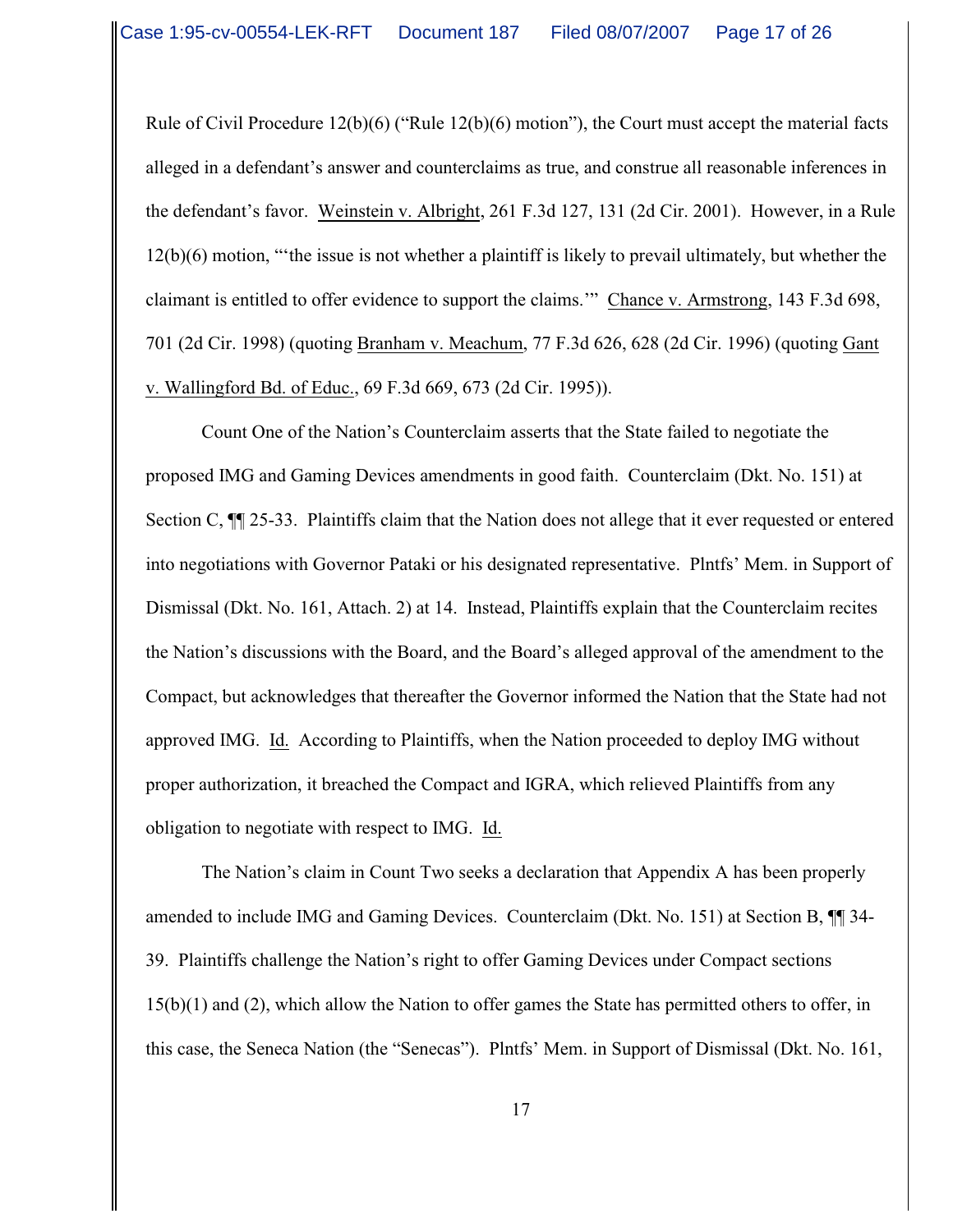Attach. 2) at 19. Plaintiffs explain that the Nation: (1) makes no factual allegations that it followed the terms of the Compact that are required for the Nation to adopt games offered by the State to other parties; and (2) the Compact only allows the Nation to adopt the particular games that are offered to other parties, and not games that are "similar" to the previously adopted games. Id. at 22.

Nevertheless, the Court agrees with the Nation that, at this stage of the litigation, Plaintiffs have not met their burden and that the Nation has alleged facts sufficient to survive Plaintiffs' Rule 12(b)(6) motion. A substantial portion of this action revolves around the issue of whether the Board's approval of IMG deployment constituted the State's acceptance of the amendment to the Compact. The Court must accept the material facts alleged by the Nation as true, and construe all reasonable inferences in its favor. Weinstein, 261 F.3d at 131. In connection with Count One, the Nation has pleaded that it submitted a request in conformance with the Compact to the Board's Chairman to amend the Compact to include IMG. See Counterclaim (Dkt. No. 151) at Section B, ¶¶ 12-13. While Plaintiffs disagree with this characterization, the action before the court has been brought to determine the validity of this claim. Accordingly, at this stage in the litigation, the Nation has sufficiently alleged that it initiated negotiations with the State. Furthermore, the Nation has also supported its claim of bad faith through its allegations that Plaintiffs tersely denied the proposed amendments to the Compact as part of an attempt to gain a portion of the gaming revenues. See id. at ¶¶ 16, 22-23, 29, 30-31.

In spite of Plaintiffs' challenge, the Nation has also adequately pleaded allegations related to the deployment of Gaming Devices in Count Two. The Nation has alleged that it adopted all the relevant, technical specifications related to Gaming Devices from the State's compact with the Senecas. See id. at  $\P$ [21-22; Nation's Mem. in Response (Dkt. No. 164, Attach. 1) at 22. Plaintiffs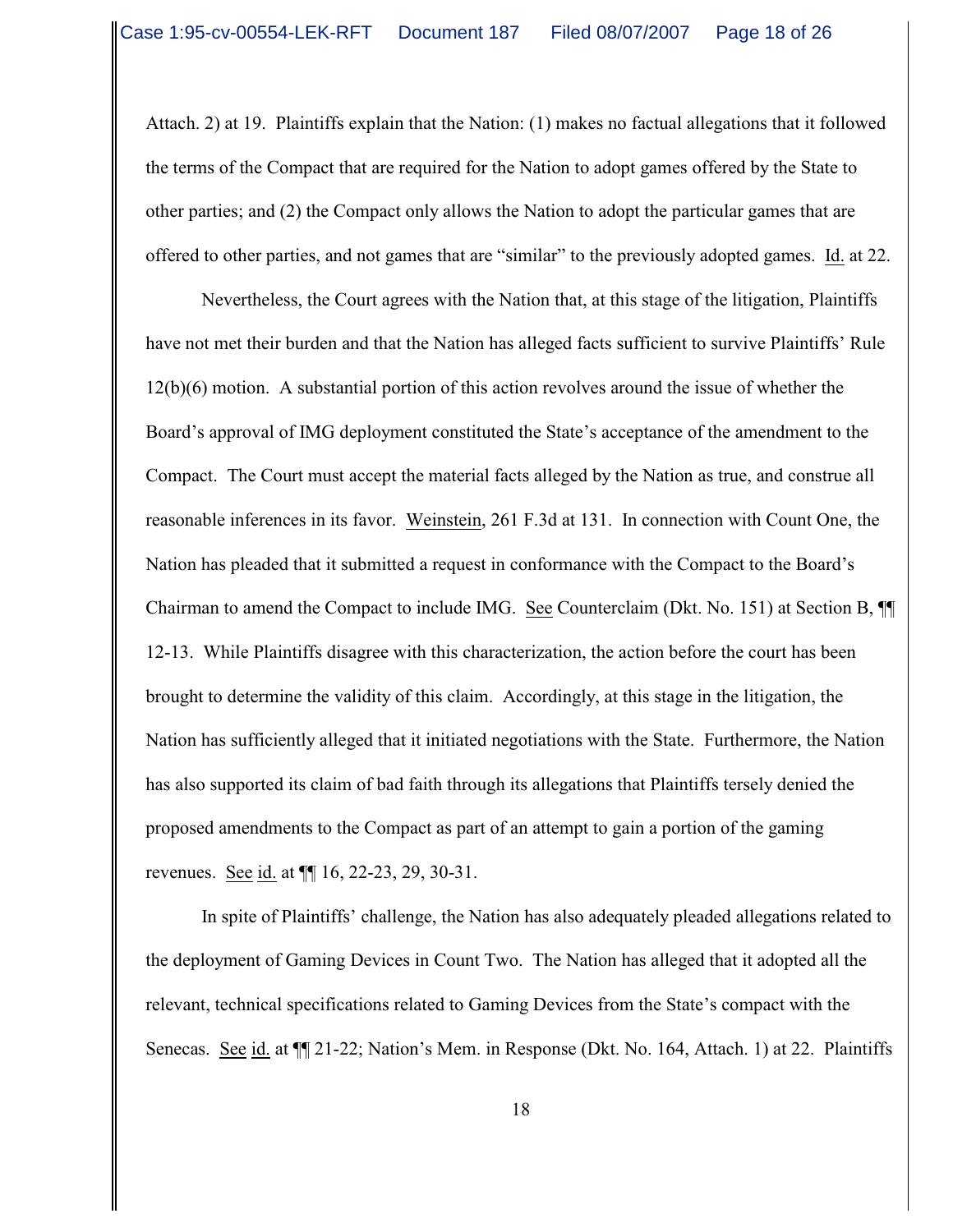claim that the Nation's letter adopting the Senecas' compact omitted paragraphs 9(c) and (d), which relate to the Senecas' right to exclusive deployment of certain gaming devices and revenue sharing, contained in Appendix A to the Seneca Compact. Plntfs' Mem. in Support of Dismissal (Dkt. No. 161, Attach. 2) at 21. The Nation disputes Plaintiffs' contention that paragraphs 9(c) and (d) qualify as "specifications" that must be adopted by the Nation for them to properly deploy Gaming Devices at Turning Stone under the Compact. See Nation's Mem. in Response (Dkt. No. 164, Attach. 1) at 22-23. Again, at this point in the instant action, the Court cannot dismiss a claim if it appears beyond doubt that the Nation can prove no set of facts in support of his claim that would entitle it to relief. See McKenna, 386 F.3d at 436. The dispute regarding the meaning of "specification" is a material issue, and the Nation's assertions cannot be easily dismissed. Accordingly, Plaintiffs have not met their burden to prove that there is no circumstance under which the Nation could prevail.

At its essence, the subject of this action is to determine whether the Board's approval was adequate; however, at this stage, the Nation has a right to assert its legal claims and it is simply enough to allege adequate facts to support those claims, which it has done. Counterclaim (Dkt. No. 151) at Section B, ¶¶ 16, 21, 22, 23. Therefore, Plaintiffs' Motion to dismiss the Counterclaim is denied.

## **C. Plaintiffs' Appeal of Magistrate Judge Treece's Order Granting the Nation Leave to Depose Certain State Officials**

Following the expiration of the stay of this action, Plaintiffs filed an appeal of the November 9, 2001 order of the Honorable Randolph F. Treece, United States Magistrate Judge, granting the Nation leave to depose two former officials in former Governor Pataki's administration. See Discovery Appeal (Dkt. No. 143). For the following reasons, the Court agrees with Judge Treece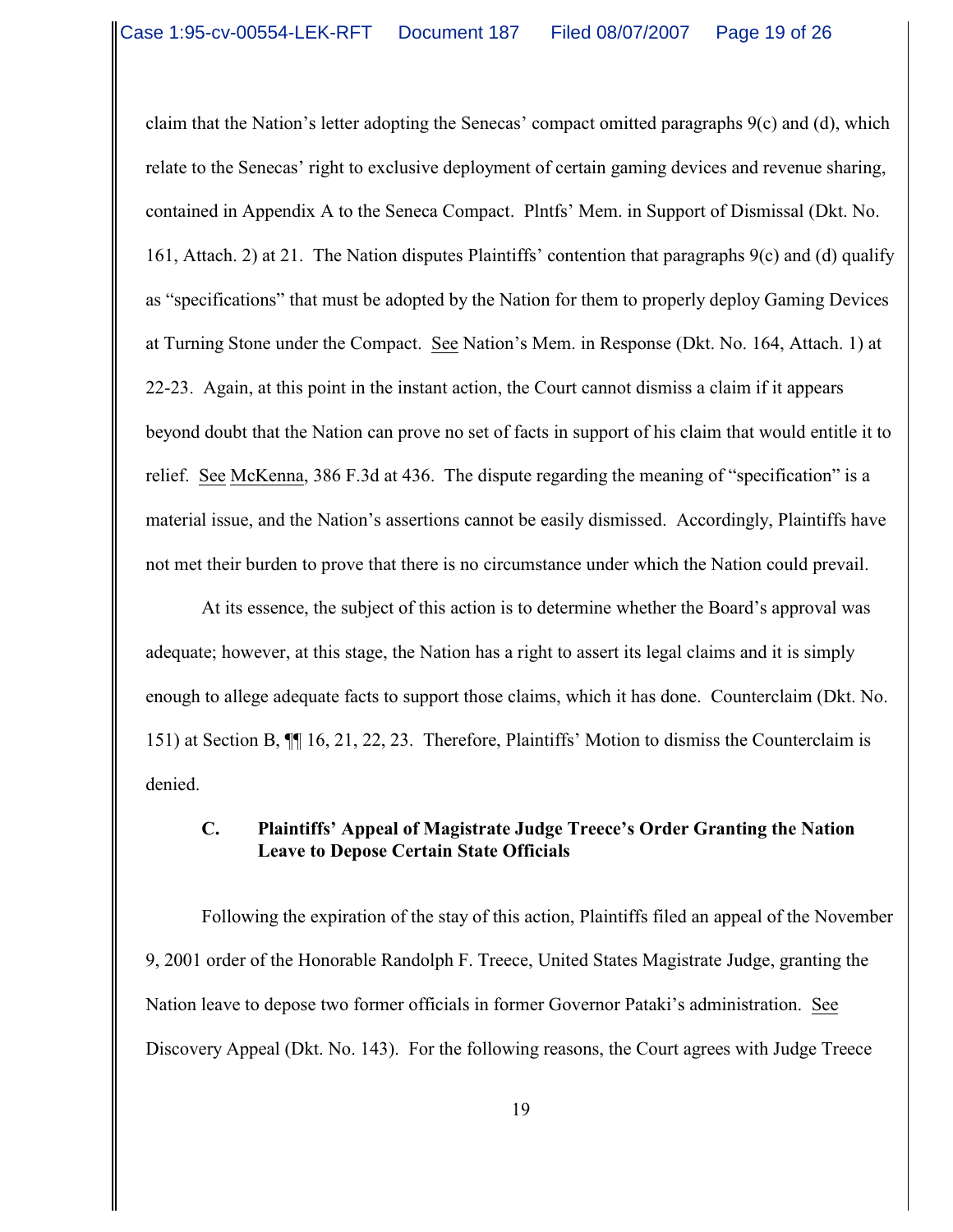and affirms his decision.

### **1. Background**

Judge Treece found that former Associate Counsel to the Governor, Judith Hard, and former special advisor to the Governor, Michael Clemente, were not high-ranking officials who, under the relevant test, would be insulated from normal discovery. See Treece Order (Dkt. No. 143, Attach. 4, Ex. 1) at 6-7. Judge Treece also found that an assertion of attorney-client privilege did not shield Hard from being deposed by the Nation because Hard provided advice to Governor Pataki and communicated with other parties regarding discussions with the Nation in a manner that may not be covered by the privilege and, accordingly, are fertile areas of inquiry. Id. at 9-11. In addition, Judge Treece also found that the executive deliberative privilege did not apply because the State's decision-making process is the subject of the suit, and, therefore, this privilege did not bar Hard or Clemente from being deposed. Id. at 11-12. Finally, Judge Treece held that the depositions sought information related to negotiations in the course of settlement generally subject to Federal Rule of Evidence 408 ("Rule 408"); however, the Nation was not seeking to ascertain Plaintiffs' litigation strategy, but instead sought evidence of the State's intent, which is a topic of inquiry that falls within the exception to Rule 408 that allows the admission of evidence when it is offered for a purpose other than proving or disproving liability on a claim. Id. at 12-13.

### **2. Discussion**

#### **a. Standard of Review**

On appeal, a district court may only reverse the decision of a magistrate judge "where it has been shown that the magistrate's order is clearly erroneous or contrary to law." 28 U.S.C. § 636(b)(1)(A). A magistrate judge's order is "clearly erroneous" when "although there is evidence to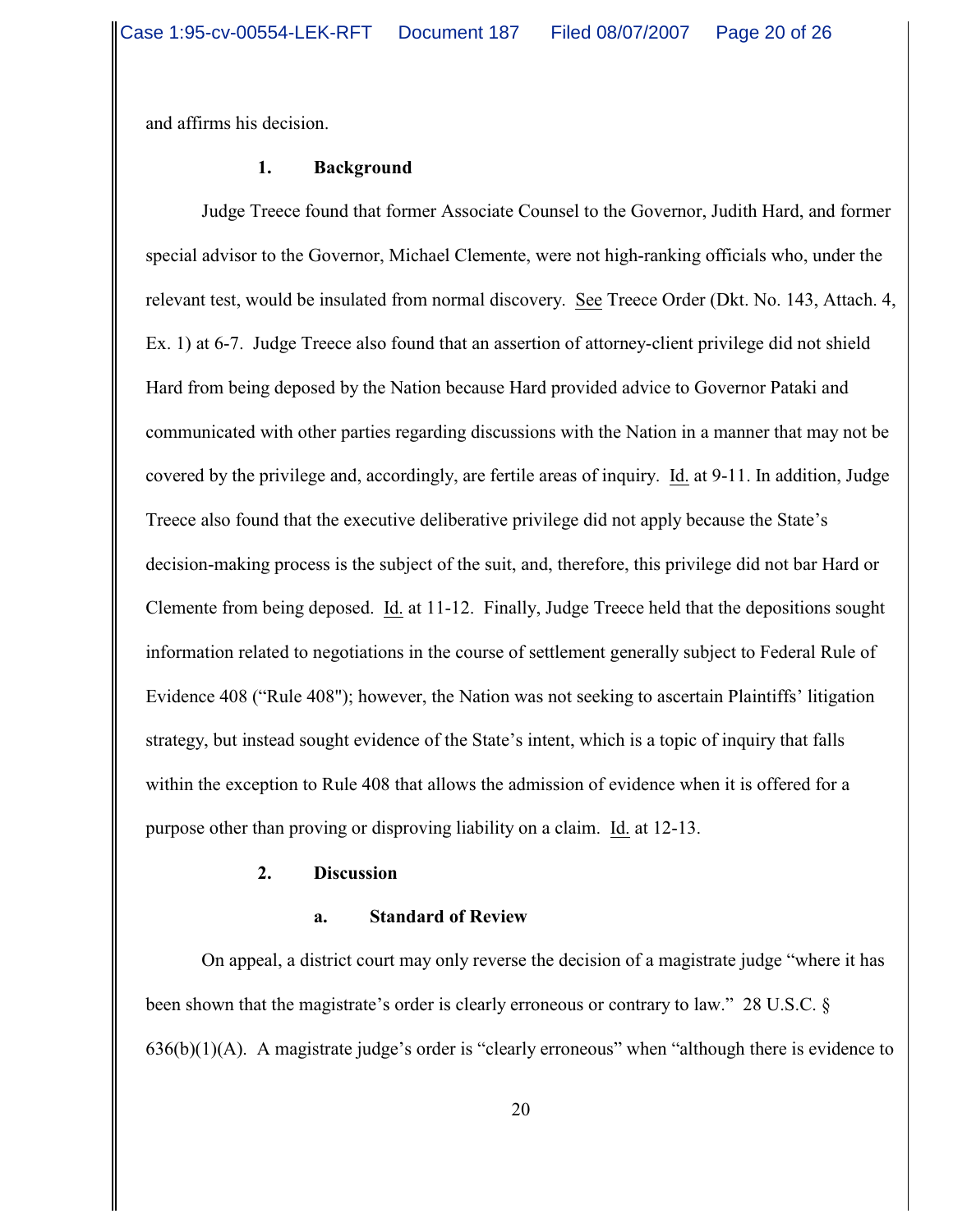support it, the court upon reviewing the entire evidence is left with the definite and firm conviction that a mistake has been committed." Mitchell v. Goord, No. 9:03-CV-19 (GLS), 2005 U.S. Dist. LEXIS 4772, at \*6-\*7 (N.D.N.Y. Mar. 21, 2005) (Sharpe, D.J.) (internal quotations omitted). An order may be "contrary to law" if "it fails to apply or misapplies relevant statutes, case law or rules of procedure." Id. Therefore, magistrate judges have broad discretion to regulate nondispositive matters, and the Court reviews Judge Treece's order pursuant to a very deferential standard. See id.

### **b. Plaintiffs' Arguments on the Merits for Reversal of the Discovery Order**

Plaintiffs assert that the Nation did not request to negotiate with the Pataki administration about the addition of IMG because of the Board's "purported approval" of the amendment to the Compact. See Plntfs' Mem. in Support of Appeal (Dkt. No. 143, Attach. 2) at 8-9. As a result of the Nation's alleged failure to even request to negotiate, Plaintiffs explain that the provisions of the IGRA relating to good faith negotiations of gaming compacts cannot be invoked and used to support the need for any discovery. See id. However, in order to find for Plaintiffs on this ground, the Court would have to determine that the Nation's dealings with the Board did not constitute negotiations and approval under the terms of the Compact. As discussed above, the Court has found that there is a sufficiently serious dispute, one that requires the Court to deny Plaintiffs' Motions on the merits, about whether the request submitted to the Board constitutes a request to negotiate under the Compact. See discussion *supra* Section II.B.2. Accordingly, Judge Treece properly declined to address these arguments in his order, see Treece Order (Dkt. No. 143, Attach. 4, Ex. 1) at 3, and this ground cannot serve as a basis to reverse that decision. See Arkwright Mut. Ins. Co. v. National Union Fire Ins. Co., No. 90 Civ. 7811 (KC), 1993 U.S. Dist. LEXIS, at \*10 (S.D.N.Y. Oct. 26,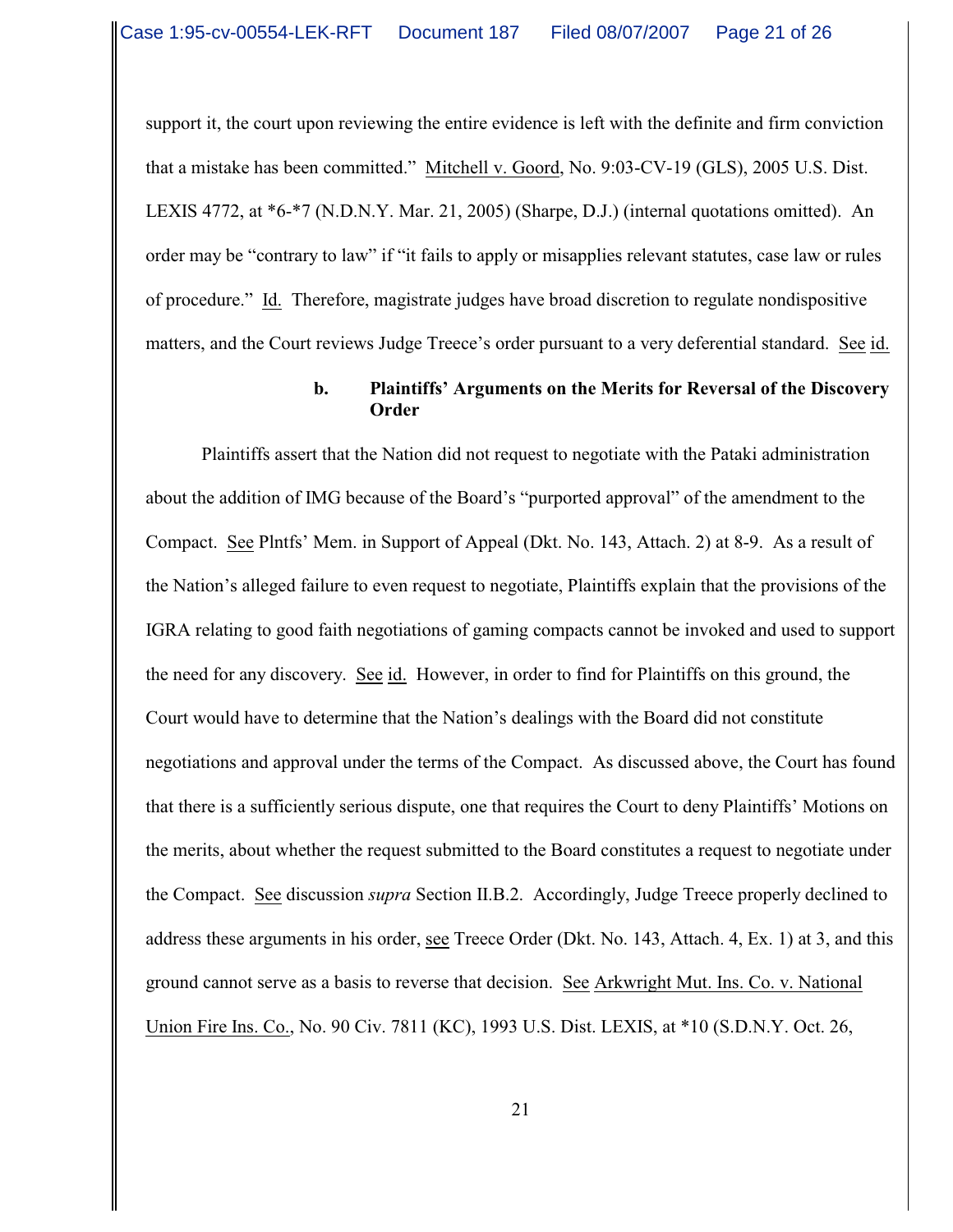1993) (discovery motion not proper forum for deciding the merits of a counterclaim).

In addition, Plaintiffs again argue that the state court decisions invalidating the gaming compacts make the issues addressed by Judge Treece's order irrelevant. See Plntfs' Mem. in Support of Appeal (Dkt. No. 143, Attach. 2) at 10; Plntfs' Reply in Support of Appeal (Dkt. No. 155) at 2-5. However, as previously discussed above, the Court does not have jurisdiction to address this argument, and, therefore, the discovery order and the issues raised therein are not moot. See discussion *supra* Section II.A.3.

#### **c. Deposing High-Ranking Government Officials**

The Court will only reverse Judge Treece's determination that Hard and Clemente were not high-ranking officials barred from being deposed if it is clearly erroneous or contrary to law. See 28 U.S.C. § 636(b)(1)(A). Both Plaintiffs and the Nation concede that there is no clear definition for who qualifies as a high-ranking official for purposes of being deposed in litigation involving the government. See Plntfs' Mem. in Support of Appeal (Dkt. No. 143, Attach. 2) at 12; Nation's Response in Appeal (Dkt. No. 152, Attach. 1) at 12. The Nation concedes that the majority of cases in the Second Circuit have found that officials serving as chief executives are considered high officials immune from deposition. Nation's Response in Appeal (Dkt. No. 152, Attach. 1) at 12.

In fact, the cases cited by Plaintiffs in support of their contention that courts in the Second Circuit routinely refuse to allow senior government officials to be depose support the Nation's characterization of Second Circuit precedent. See Plntfs' Mem. in Support of Appeal (Dkt. No. 143, Attach. 2) at 12. Plaintiffs cite, among others, the following cases in support of their position: Marisol A. v. Giuliani, No. 95 CIV. 10533(RJW), 1998 WL 158948, at \*3 (S.D.N.Y. Apr. 1, 1998) (barring deposition of Governor Pataki subject to conditions); Marisol A. v. Giuliani, No. 95 CIV.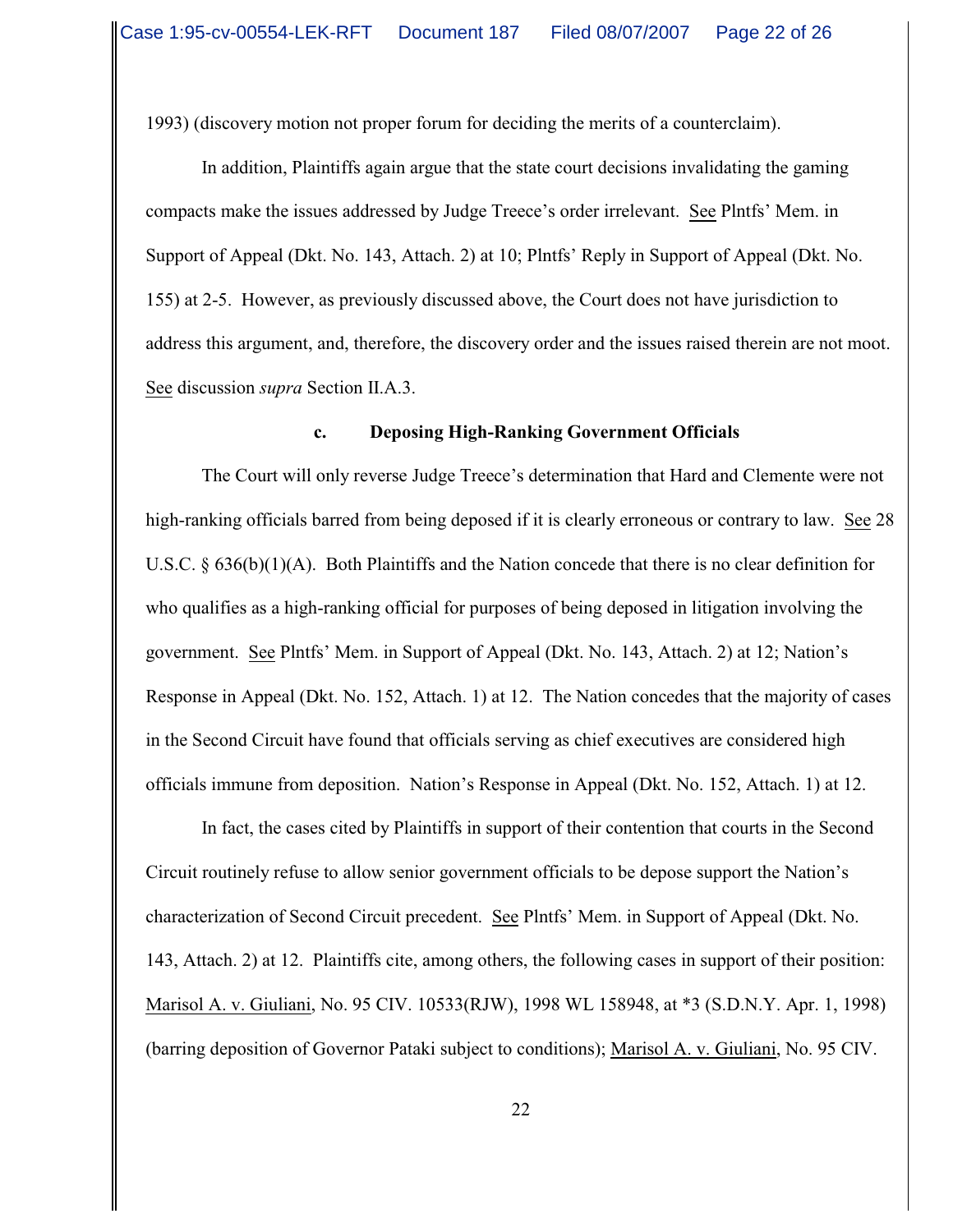10533(RJW), 1998 WL 132810 (S.D.N.Y. Mar. 23, 1998) (denying deposition of Mayor Giuliani); Universal Calvary Church v. City of New York, No. 96 CIV. 4606RPP, 1999 WL 350852, at \*2 (S.D.N.Y. June 2, 1999) (granting protective order preventing deposition of Mayor Giuliani and two former police commissioners); Friedlander v. Roberts, Nos. 98 Civ. 1684(RMB), 98 Civ. 8007(RMB), 2000 WL 1471566 (S.D.N.Y. Sept. 28, 2000) (finding Mayor Giuliani not subject to deposition); and L.D. Leasing Corp. v. Crimaldi, No. 91-CV-2430(EHN), 1992 WL 373732, at \*1 (granting protective order as to deposition of Mayor Dinkins). These precedents do support denying litigants the ability to depose high-ranking officials; however, in each case, the official was an executive in charge of a jurisdiction or governmental unit. While there might be some conflicting precedent, Judge Treece's holding that non-executive officials Hard and Clemente are subject to deposition is in keeping with ample precedent in the Second Circuit; as a result, there is no basis for finding that decision to be clearly erroneous or contrary to law.

## **d. Assertion of Federal Rule of Evidence 408 Regarding Settlement Discussions**

The Court agrees with the Nation that the admissibility of Hard's and Clemente's testimony regarding discussions related to settlement does not bar the Nation from deposing them. See Nation's Response in Appeal (Dkt. No. 152, Attach. 1) at 14. Federal Rule of Civil Procedure 26 ("Rule  $26(b)(1)$ ") governs discovery and states that " [r]elevant information need not be admissible at the trial if the discovery appears reasonably calculated to lead to the discovery of admissible evidence." FED. R. CIV. P.  $26(b)(1)$ . Courts have found that, while limiting the introduction at trial of evidence regarding settlement negotiations, Rule 408 does not apply to discovery requests. SEC v. Downe, No. 92 Civ. 4092 (PKL), 1994 U.S. Dist. LEXIS 708 , at \*16-\*17 (S.D.N.Y. Jan. 27,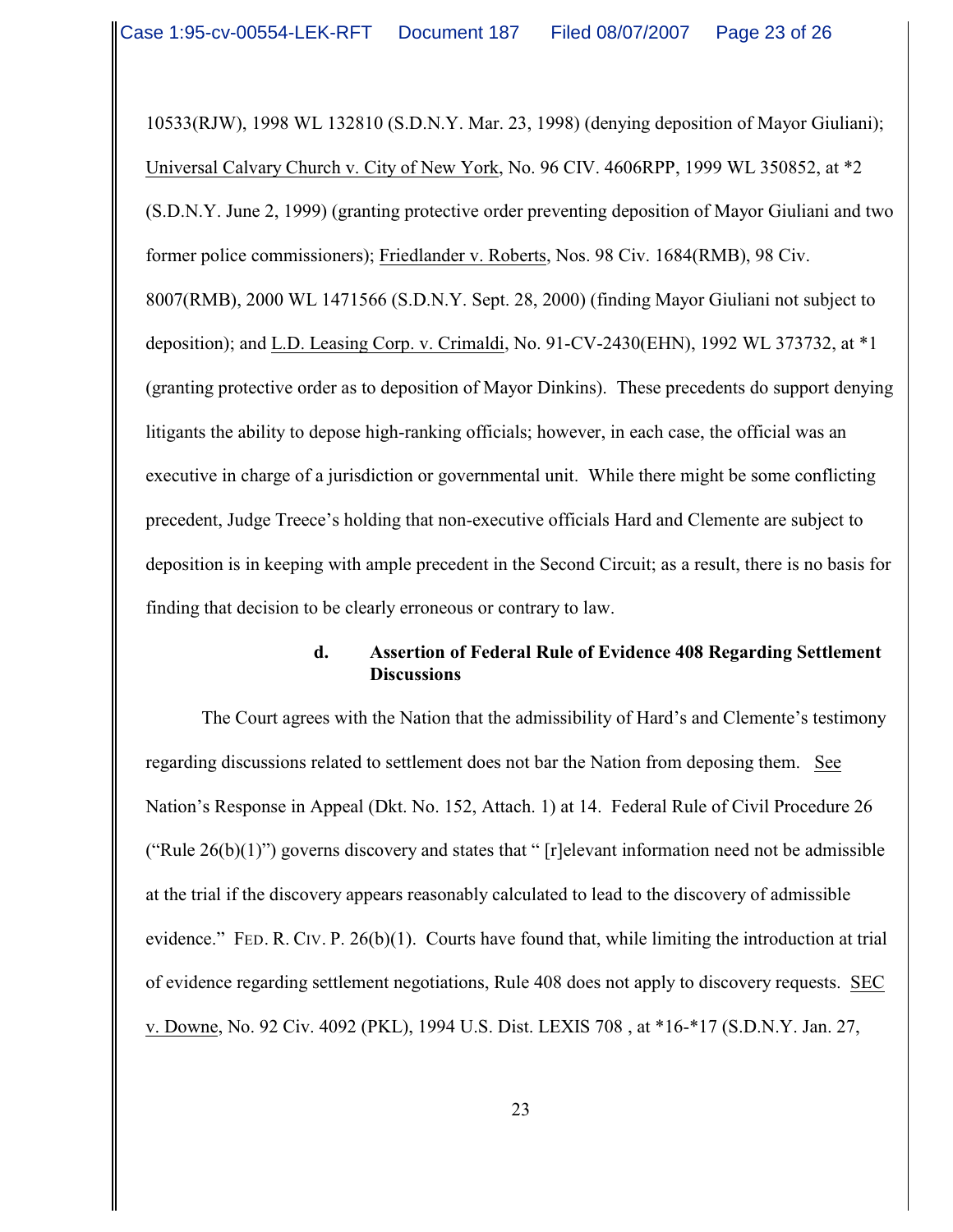1994) (citing Morse/Diesel, Inc. v. Fidelity and Deposit Co., 122 F.R.D. 447, 449 (S.D.N.Y. 1988) (collecting cases); Center for Auto Safety v. U.S. Dep't of Justice, 576 F. Supp. 739, 749 n.23 (D.D.C. 1983); 2 J. Weinstein & M. Berger, Evidence P 408[1] at 408-18 to 408-19 (1992)). Therefore, there is no need to determine whether testimony related to the settlement discussions are admissible pursuant to Rule 408; instead, it is simply enough to determine, pursuant to the standard established in Rule 26(b)(1), whether the depositions in question may lead to evidence admissible at trial. See Downe, 1994 U.S. Dist. LEXIS 708, at \*18.

While Judge Treece unnecessarily addressed the admissibility question, he did find that the Nation is seeking admissible evidence. Treece Order (Dkt. No. 143, Attach. 4, Ex. 1) at 12-13. Judge Treece concluded that the Nation is not requesting these depositions related to the settlement discussions to prove or disprove liability of Plaintiffs' claim against the Nation, which is barred by Rule 408. Id. at 13. According to Judge Treece, the Nation adequately showed that it sought evidence that is admissible under an exception to Rule 408. Id. The Nation sought evidence to determine whether Plaintiffs conducted the negotiation in bad faith - which is a critical element of the Nation's Counterclaim - and not related to Plaintiffs' lack of liability in connection with their initial claims against the Nation. Id. It was not clearly erroneous or contrary to law for Judge Treece to allow the Nation to depose Hard and Clemente about the settlement discussions. However, the Court does not now hold that any information related to the settlement discussions is admissible at trial. Nevertheless, Judge Treece's analysis of the admissibility of evidence regarding the settlement discussions shows that the Nation's request is "reasonably calculated to lead to the discovery of admissible evidence," which is all that is required to permit discovery related to settlement to proceed at this stage. See In re Initial Public Offering Secs. Litig., No. 21 MC 92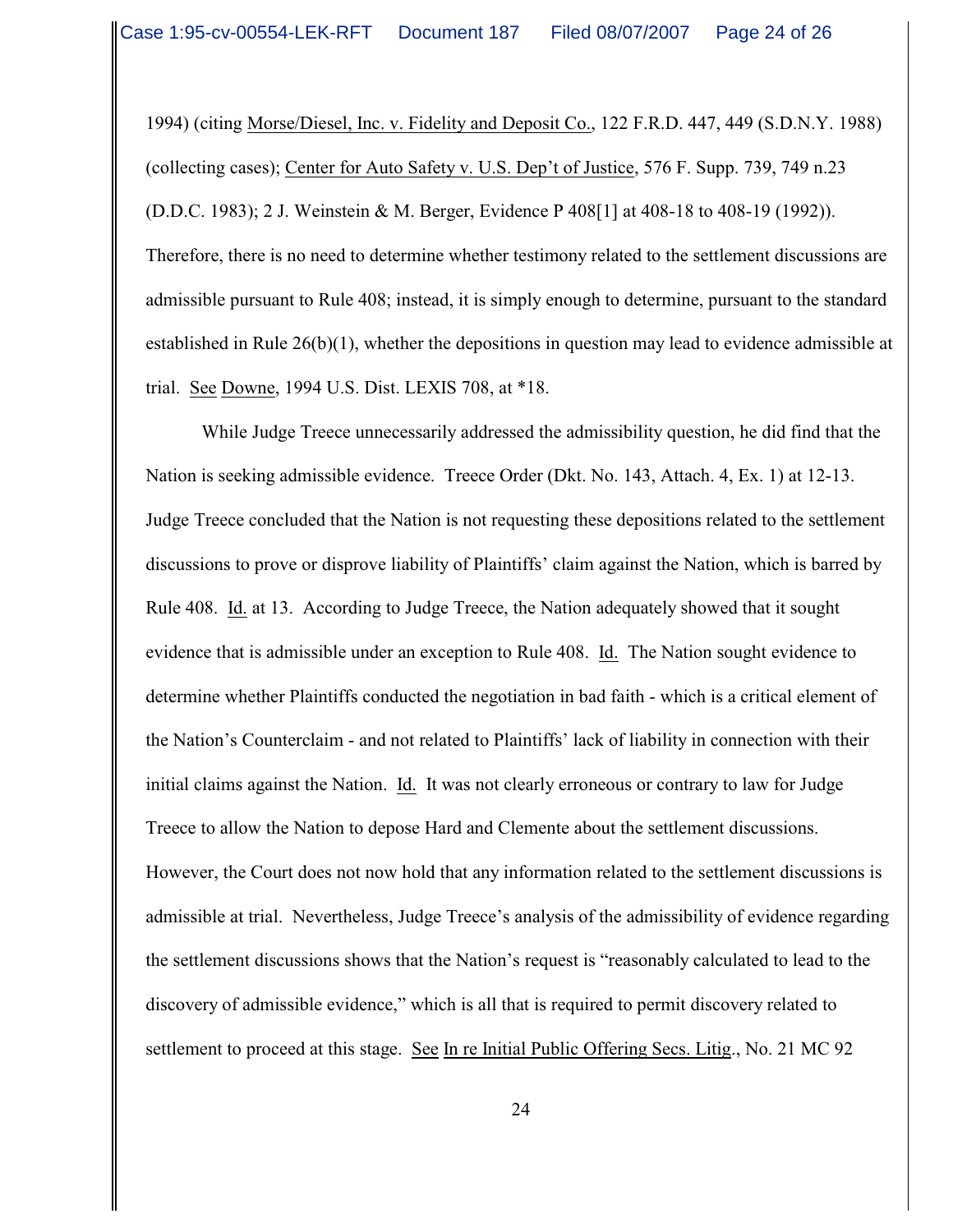(SAS), 2003 U.S. Dist. LEXIS 23102, at \*18-\*19 (S.D.N.Y. Dec. 24, 2003) (". . . admissibility is not a prerequisite to discoverability, and the scope of relevance under Rule 26 is broader than under the Rules of Evidence").

### **e. Assertion of Executive Deliberative Privilege**

Plaintiffs argue that the Nation has requested to depose Hard and Clemente in order to discover the State's intent in filing this lawsuit against it, which, according to Plaintiffs, is information protected by the executive deliberative privilege. See Plntfs' Mem. in Support of Appeal (Dkt. No. 143, Attach. 2) at 14. Judge Treece found that the Nation sought evidence regarding Plaintiffs' intent as part of its effort to prove its bad-faith defense and counterclaim. Treece Order (Dkt. No. 143, Attach. 4, Ex. 1) at 11-12. As a result, Judge Treece held that because the Nation's defense and counterclaim are directed at the State's intent, the executive deliberative privilege does not apply. Id. (citing In re Subpoena Duces Tecum Served on the Office of the Comptroller, 145 F.3d 1422, 1424 (D.C. Cir. 1998).

The Court agrees with Judge Treece and finds that his holding in connection with Plaintiffs assertion of executive deliberative privilege is not contrary to law or clearly erroneous. In a prior Order, the Court affirmed the decision of the Honorable Ralph W. Smith, United States Magistrate Judge, stating that the executive deliberation privilege did not apply to preclude discovery of portions of a document prepared by a former State employee. See April 2002 Mem.-Dec. and Order (Dkt. No. 134). In that Order, the Court held that the intent of the parties as to the meaning of the Compact is directly at issue, and, therefore, the deliberative process itself is in question. Id. at 4. As a result, the Court relied on In re Subpoena and found that the Nation was entitled to view materials that explain Plaintiffs' intentions during the negotiating process. Id. at 5. The Court's previous